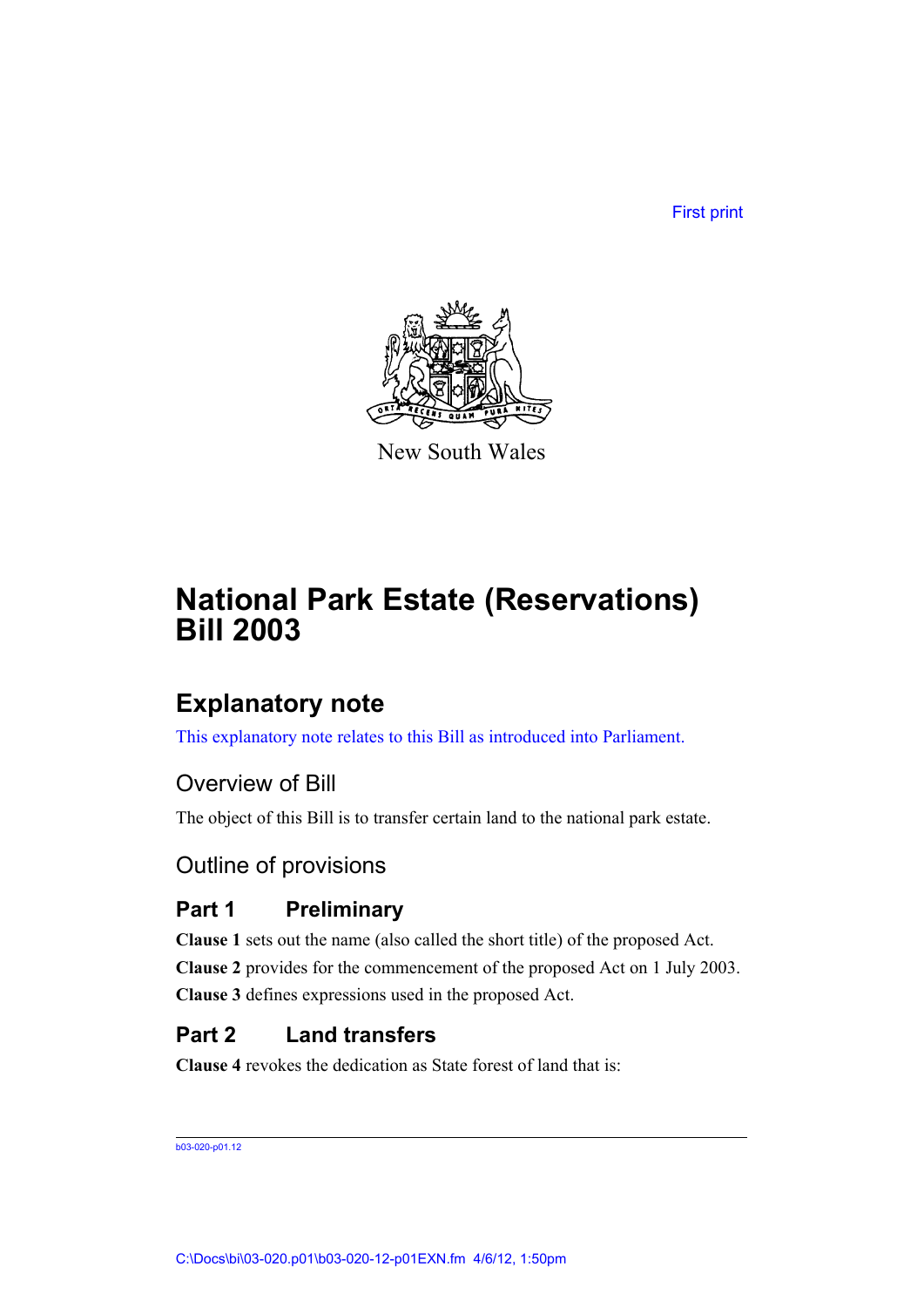Explanatory note

- (a) to be reserved under the *National Parks and Wildlife Act 1974*, or
- (b) to be vested in the Minister for the Environment for the purposes of Part 11 of the *National Parks and Wildlife Act 1974*.

Clause 4 also revokes notices setting apart flora reserves, declarations of national forests and declarations of special management zones (being notices or declarations in respect of the State forest land whose dedication is revoked by the clause).

**Clause 5** reserves certain land in revoked State forests as national park, nature reserve or state conservation area. The land concerned is set out in Schedules 1 and 2.

**Clause 6** delays the transfer to the national park estate for up to 3 years of certain land in State forests. The land concerned is set out in Schedule 2. In order that the land is transferred on the future date, the clause prevents any disposal or lease of the land under the *Forestry Act 1916* before that date.

**Clause 7** vests certain land in revoked State forests in the Minister for the Environment for the purposes of Part 11 of the *National Parks and Wildlife Act 1974*. The land concerned is set out in Schedule 3.

**Clause 8** declares certain land in State forests as special management zones under the *Forestry Act 1916*. The land concerned is set out in Schedule 4.

**Clause 9** enables the Director-General of National Parks and Wildlife to adjust the descriptions of land in Schedule 1, 2, 3 or 4 in order to alter the boundaries of the land for the purposes of the more effective management of national park estate land and State forest land and to adjust boundaries to public roads (so long as the adjustment will not result in any significant reduction in the size or value of any such land). Adjustments are also authorised in connection with easements and to provide a more detailed description of land.

**Clause 10** gives effect to Schedule 5, which contains ancillary and special provisions with respect to the land transfers under this Part.

## **Part 3 Miscellaneous**

**Clause 11** provides that the proposed Act binds the Crown.

**Clause 12** enables the making of regulations for the purposes of the proposed Act, including regulations of a savings or transitional nature consequent on the enactment of the proposed Act.

**Clause 13** amends the *Native Title (New South Wales) Act 1994* to preserve native title rights and interests in respect of a reservation or vesting of, or declaration over, land or waters by the operation of the proposed Act.

Explanatory note page 2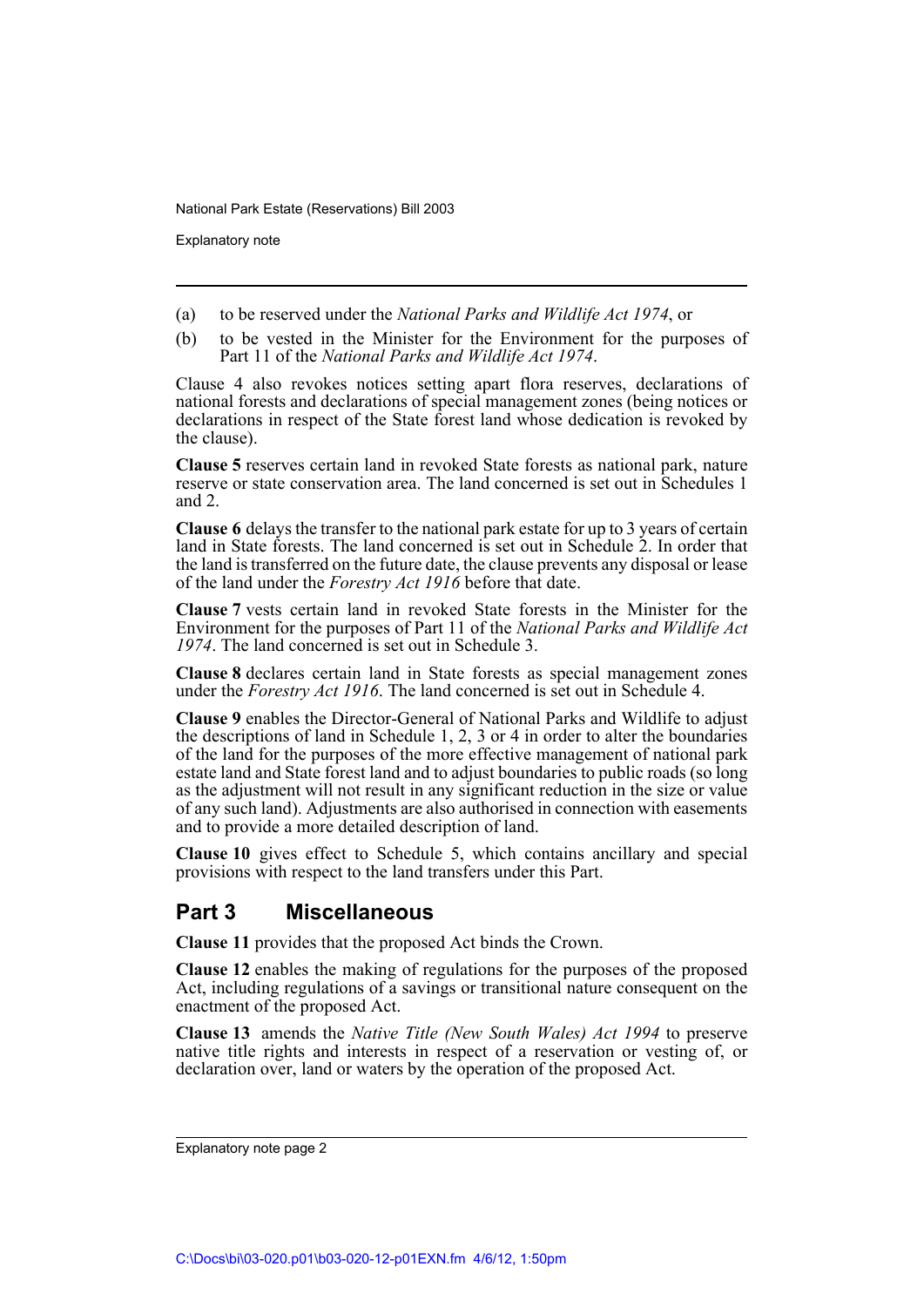Explanatory note

## **Schedule 1 State forests reserved as national park, nature reserve or state conservation area**

This Schedule sets out land whose dedication as State forest is revoked and that is reserved on 1 July 2003 as national park, nature reserve or state conservation area.

## **Schedule 2 State forests reserved as national park, nature reserve or state conservation area on delayed transfer date**

This Schedule sets out land whose dedication as State forest is revoked and that is reserved on 1 July 2006 (or an earlier date appointed by proclamation) as national park, nature reserve or state conservation area.

# **Schedule 3 State forests vested in NPW Minister**

This Schedule sets out the land (being land whose dedication as State forest is revoked) that is vested in the Minister for the Environment for the purposes of Part 11 of the *National Parks and Wildlife Act 1974*.

## **Schedule 4 Areas in State forests declared as special management zones under Forestry Act 1916**

This Schedule sets out the land within State forests that is declared as special management zones under the *Forestry Act 1916*.

## **Schedule 5 Land transfers—ancillary and special provisions**

This Schedule makes ancillary and special provisions with respect to land transferred under the proposed Act.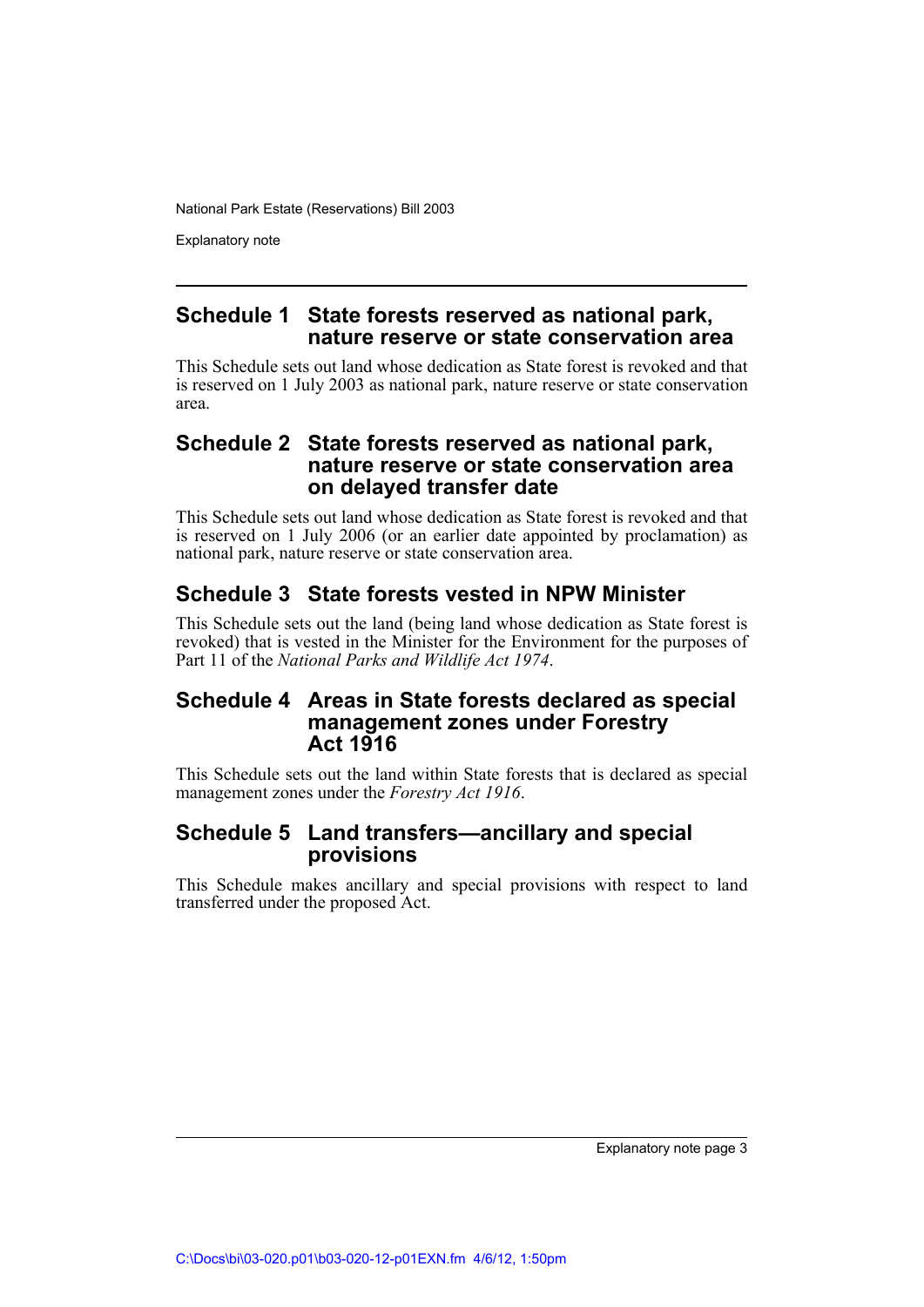Explanatory note

Explanatory note page 4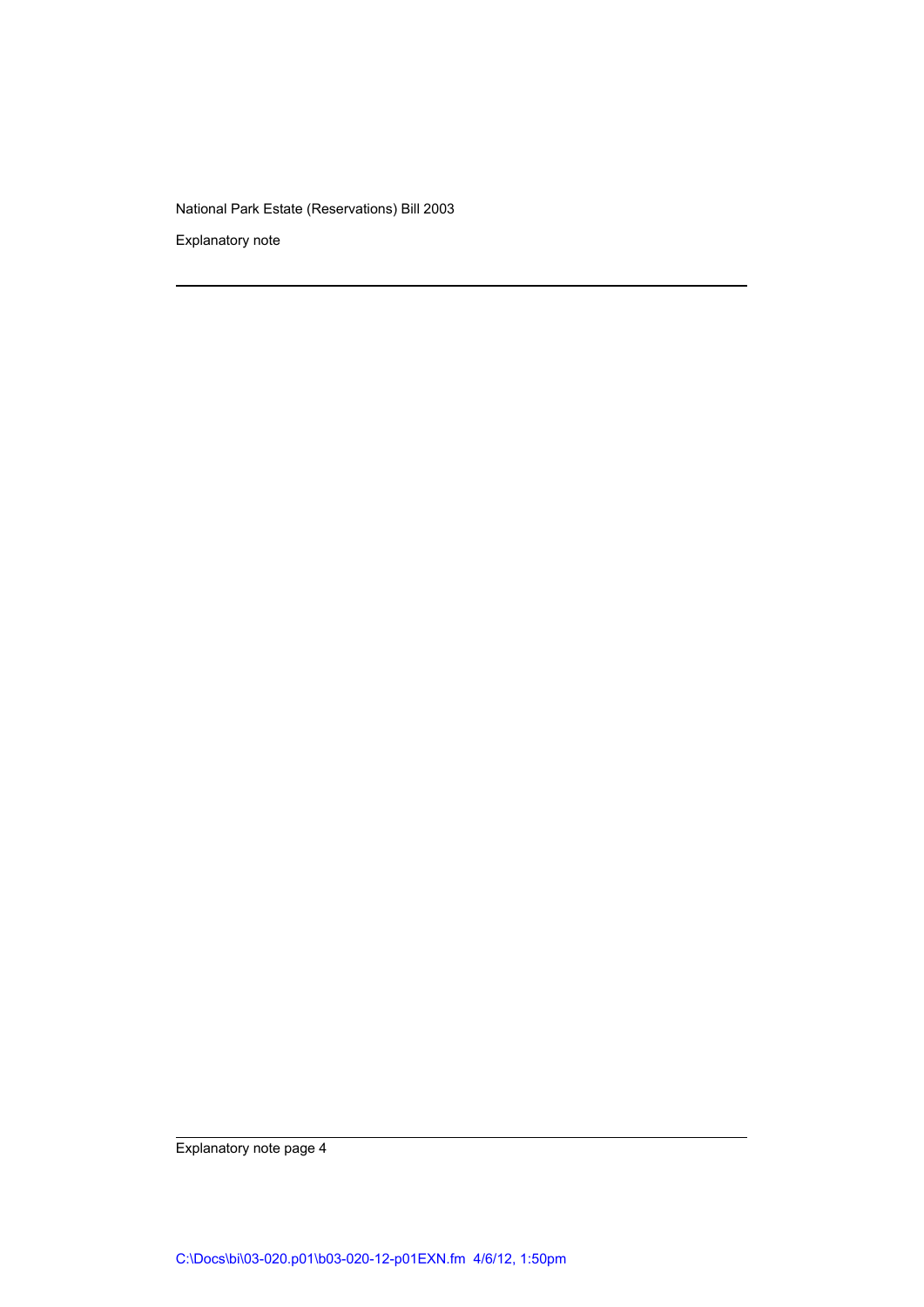First print



New South Wales

# **National Park Estate (Reservations) Bill 2003**

# **Contents**

|   |                                                                                                    | Page                                                                                         |
|---|----------------------------------------------------------------------------------------------------|----------------------------------------------------------------------------------------------|
| 1 | Name of Act                                                                                        | 2                                                                                            |
| 2 | Commencement                                                                                       | 2                                                                                            |
| 3 | Definitions                                                                                        | 2                                                                                            |
|   |                                                                                                    |                                                                                              |
| 4 | Revocation of State forests and associated flora reserves,                                         | 3                                                                                            |
| 5 | Reservation of former State forests as national park, nature<br>reserve or state conservation area | 3                                                                                            |
| 6 | Delayed transfer of certain former State forests to national<br>park estate                        | 4                                                                                            |
| 7 | Vesting in NPW Minister of certain former State forests                                            | 4                                                                                            |
| 8 | Areas in State forests declared as special management<br>zones                                     | 5                                                                                            |
|   |                                                                                                    | <b>Preliminary</b><br><b>Land transfers</b><br>special management zones and national forests |

b03-020-p01.12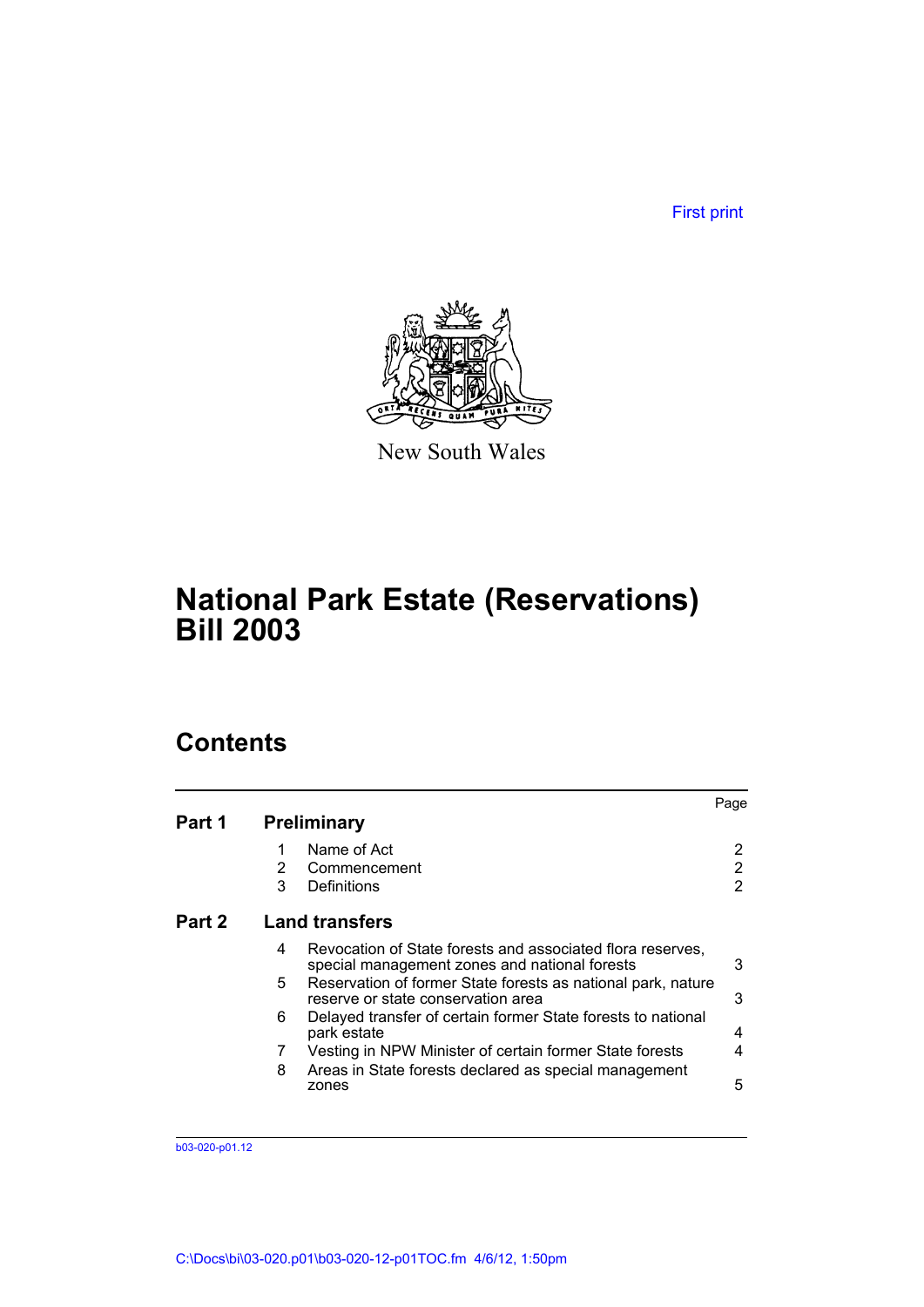Contents

|                  |    |                                                                                                                | Page |
|------------------|----|----------------------------------------------------------------------------------------------------------------|------|
|                  | 9  | Adjustment of description of land transferred to national<br>park estate                                       | 5    |
|                  | 10 | Land transfers—ancillary and special provisions                                                                | 7    |
| Part 3           |    | <b>Miscellaneous</b>                                                                                           |      |
|                  | 11 | Act to bind Crown                                                                                              | 8    |
|                  | 12 | Regulations                                                                                                    | 8    |
|                  | 13 | Amendment of Native Title (New South Wales) Act 1994<br>No 45                                                  | 8    |
| <b>Schedules</b> |    |                                                                                                                |      |
|                  | 1  | State forests reserved as national park, nature reserve or<br>state conservation area                          | 9    |
|                  | 2  | State forests reserved as national park, nature reserve or<br>state conservation area on delayed transfer date | 16   |
|                  | 3  | State forests vested in NPW Minister                                                                           | 17   |
|                  | 4  | Areas in State forests declared as special management<br>zones under Forestry Act 1916                         | 20   |
|                  | 5  | Land transfers-ancillary and special provisions                                                                | 21   |

Contents page 2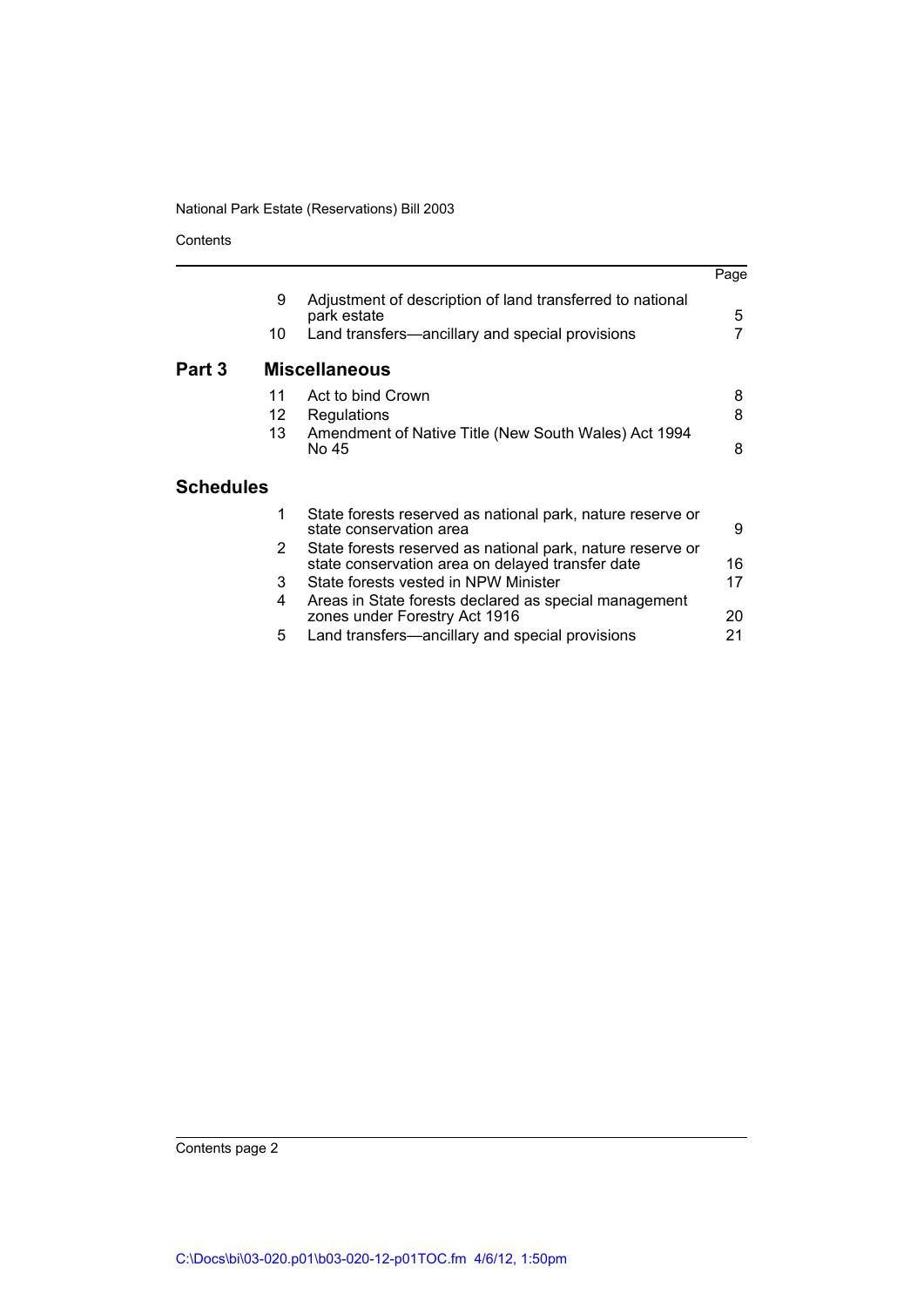

New South Wales

# **National Park Estate (Reservations) Bill 2003**

No , 2003

## **A Bill for**

An Act to transfer certain State forest land to the national park estate; and for other purposes.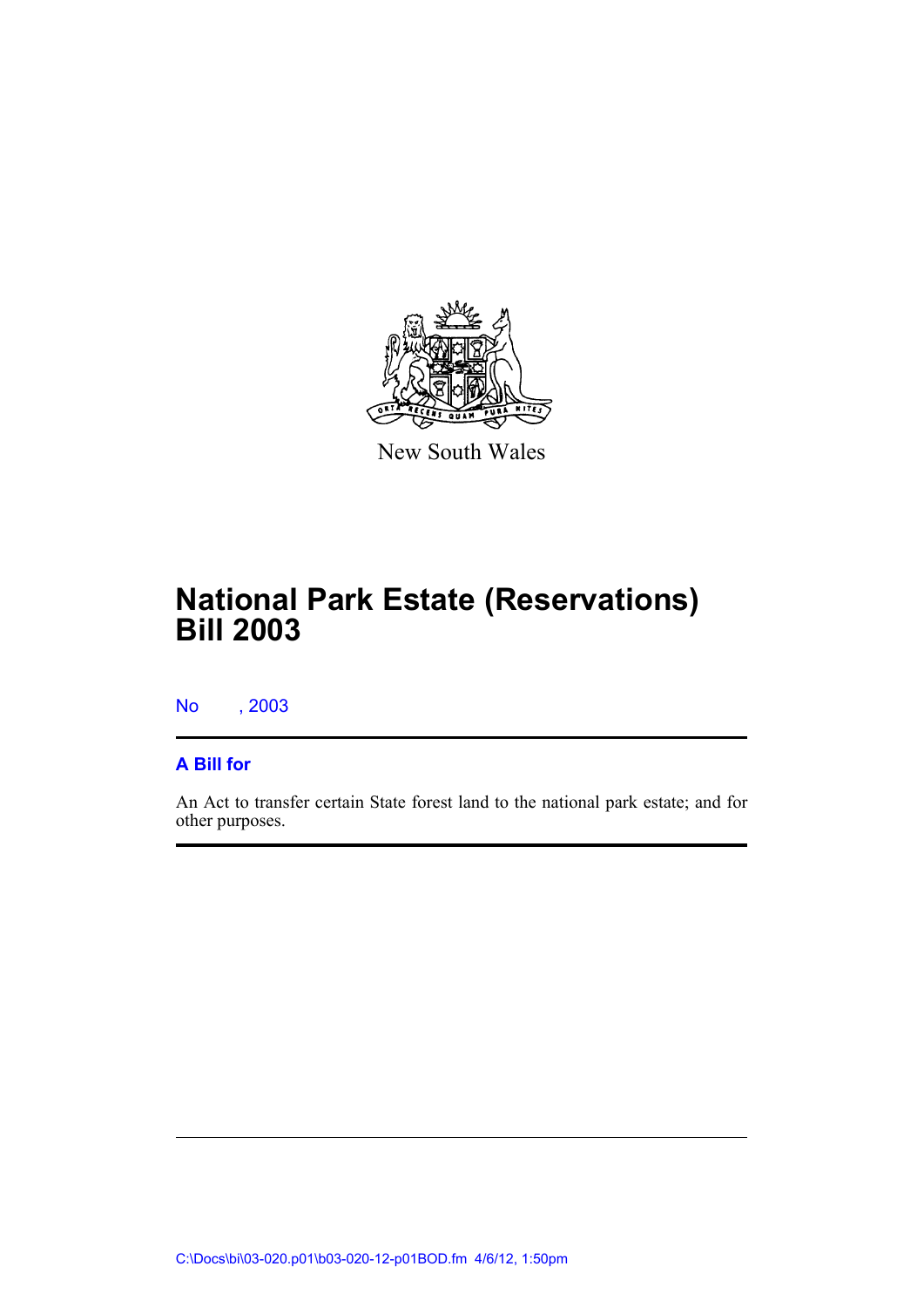#### Clause 1 National Park Estate (Reservations) Bill 2003

Part 1 Preliminary

<span id="page-7-3"></span><span id="page-7-2"></span><span id="page-7-1"></span><span id="page-7-0"></span>

| The Legislature of New South Wales enacts: |                                                                                                                                                                                           |                             |
|--------------------------------------------|-------------------------------------------------------------------------------------------------------------------------------------------------------------------------------------------|-----------------------------|
| Part 1<br><b>Preliminary</b>               |                                                                                                                                                                                           | 2                           |
| 1                                          | Name of Act                                                                                                                                                                               | 3                           |
|                                            | This Act is the National Park Estate (Reservations) Act 2003.                                                                                                                             | 4                           |
| 2                                          | <b>Commencement</b>                                                                                                                                                                       | 5                           |
|                                            | This Act commences on 1 July 2003.                                                                                                                                                        | 6                           |
| 3                                          | <b>Definitions</b>                                                                                                                                                                        | 7                           |
|                                            | In this Act:                                                                                                                                                                              | 8                           |
|                                            | <b>NPW Minister</b> means the Minister administering Divisions 1 and 2<br>of Part 4 of the National Parks and Wildlife Act 1974.                                                          | 9<br>10                     |
|                                            | <b>State forest</b> means land dedicated under the <i>Forestry Act 1916</i> (or<br>under the former <i>Forestry Act 1909</i> ) as a State forest, being a<br>dedication that is in force. | 11<br>12 <sup>2</sup><br>13 |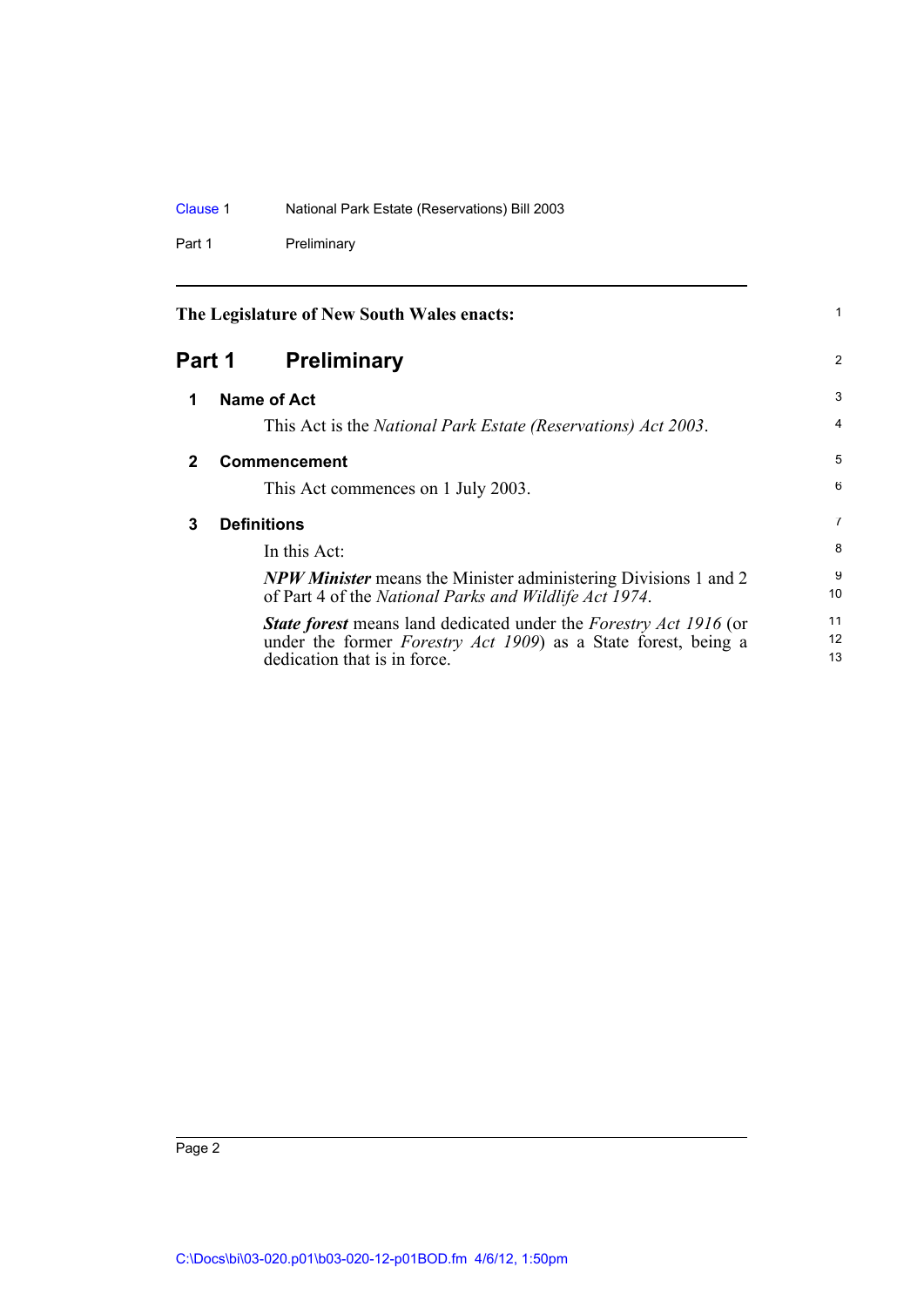National Park Estate (Reservations) Bill 2003 Clause 4

Land transfers Part 2

#### <span id="page-8-2"></span><span id="page-8-1"></span><span id="page-8-0"></span>**Part 2 Land transfers 4 Revocation of State forests and associated flora reserves, special management zones and national forests** (1) The dedication as State forest of the following lands is revoked: (a) lands described in Schedule 1, (b) subject to section 6, lands described in Schedule 2, (c) lands described in Schedule 3. (2) Any notices under section 25A of the *Forestry Act 1916* that set apart, as flora reserves, areas of State forests whose dedication is revoked by subsection (1) are also revoked by this Act, but only to the extent to which they relate to flora reserves situated (or partly situated) within the lands referred to in that subsection. (3) Any notices under section 21A of the *Forestry Act 1916* that declare, as special management zones, areas of State forests whose dedication is revoked by subsection (1) are also revoked by this Act, but only to the extent to which they relate to special management zones situated (or partly situated) within the lands referred to in that subsection. (4) Any notifications under section 19A of the *Forestry Act 1916* that declare, as national forests, areas of State forests whose dedication is revoked by subsection (1) are also revoked by this Act, but only to the extent to which they relate to national forests or parts of national forests situated within the lands referred to in that subsection. **5 Reservation of former State forests as national park, nature reserve or state conservation area** (1) The lands described in Schedule 1 and (subject to section 6) Schedule 2 are reserved under the *National Parks and Wildlife Act 1974* as, or as part of, the following (as indicated in that Schedule): (a) national parks, (b) nature reserves, (c) state conservation areas. (2) This section does not apply to any land described in Schedule 1 or 2 that is also described in Schedule 3. 1  $\overline{2}$ 3 4 5 6 7 8 **9** 10 11 12 13 14 15 16 17 18 19 20 21 22 23 24 25 26 27 28 29 30 31 32 33 34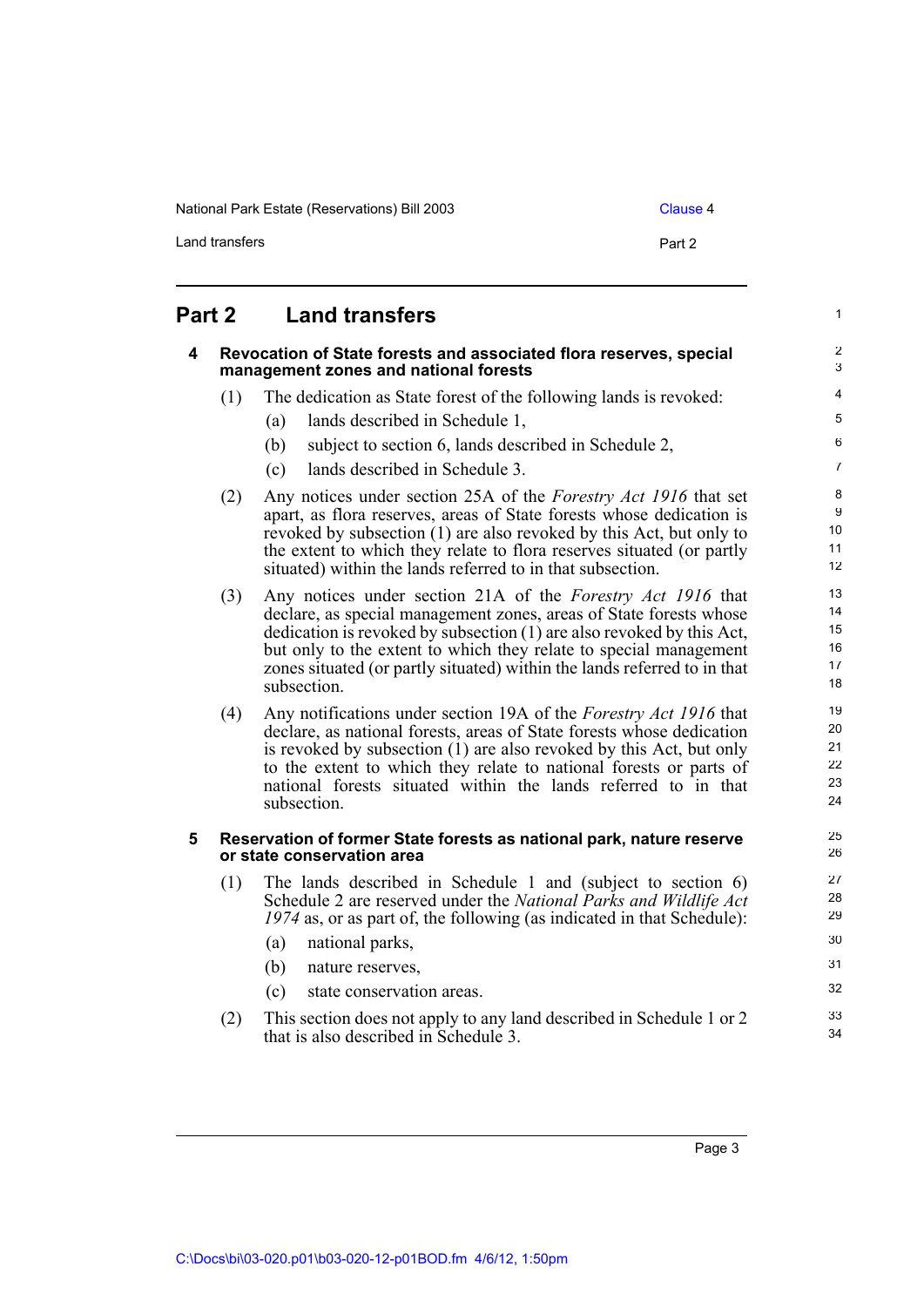#### Clause 6 National Park Estate (Reservations) Bill 2003

Part 2 Land transfers

<span id="page-9-1"></span><span id="page-9-0"></span>

| 6 | estate | Delayed transfer of certain former State forests to national park                                                                                                                                                          | $\mathbf{1}$<br>$\overline{2}$ |  |
|---|--------|----------------------------------------------------------------------------------------------------------------------------------------------------------------------------------------------------------------------------|--------------------------------|--|
|   | (1)    | In this section:                                                                                                                                                                                                           | $\mathbf 3$                    |  |
|   |        | <i>delayed transfer date</i> , in relation to any land described in<br>Schedule 2, means:                                                                                                                                  | $\overline{4}$<br>5            |  |
|   |        | 1 July 2006, except as provided by paragraph (b), or<br>(a)                                                                                                                                                                | 6                              |  |
|   |        | (b)<br>such earlier date as is appointed by proclamation in relation to<br>the land.                                                                                                                                       | $\overline{7}$<br>8            |  |
|   | (2)    | The reservation of land by section 5 does not have effect in relation<br>to any land described in Schedule 2 until the delayed transfer date.                                                                              | $\boldsymbol{9}$<br>10         |  |
|   | (3)    | The revocation of a dedication, notice or notification by section 4<br>does not have effect in relation to any land described in Schedule 2<br>until the delayed transfer date.                                            | 11<br>12<br>13                 |  |
|   | (4)    | Land described in Schedule 2 cannot be disposed of or leased under<br>the Forestry Act 1916 before the delayed transfer date.                                                                                              | 14<br>15                       |  |
|   | (5)    | The following licences and permits cannot be issued in respect of<br>land described in Schedule 2 before the delayed transfer date,<br>without the approval of the Director-General of National Parks and<br>Wildlife:     | 16<br>17<br>18<br>19           |  |
|   |        | (a)<br>a products licence under section 27B of the Forestry Act<br>1916,                                                                                                                                                   | 20<br>21                       |  |
|   |        | (b)<br>a forest materials licence under section 27C of the <i>Forestry</i><br>Act 1916,                                                                                                                                    | 22<br>23                       |  |
|   |        | a grazing permit under section 31 of the <i>Forestry Act 1916</i> ,<br>(c)                                                                                                                                                 | 24                             |  |
|   |        | an occupation permit under section 31 of the Forestry Act<br>(d)<br>1916,                                                                                                                                                  | 25<br>26                       |  |
|   |        | a special purposes permit under section 32F of the Forestry<br>(e)<br>Act 1916.                                                                                                                                            | 27<br>28                       |  |
|   | (6)    | This section has effect despite anything to the contrary in this or any<br>other Act.                                                                                                                                      | 29<br>30                       |  |
| 7 |        | Vesting in NPW Minister of certain former State forests                                                                                                                                                                    | 31                             |  |
|   | (1)    | The lands described in Schedule 3 vest in the NPW Minister on<br>behalf of the Crown for the purposes of Part 11 of the National<br>Parks and Wildlife Act 1974 for an estate in fee simple, freed and<br>discharged from: | 32<br>33<br>34<br>35           |  |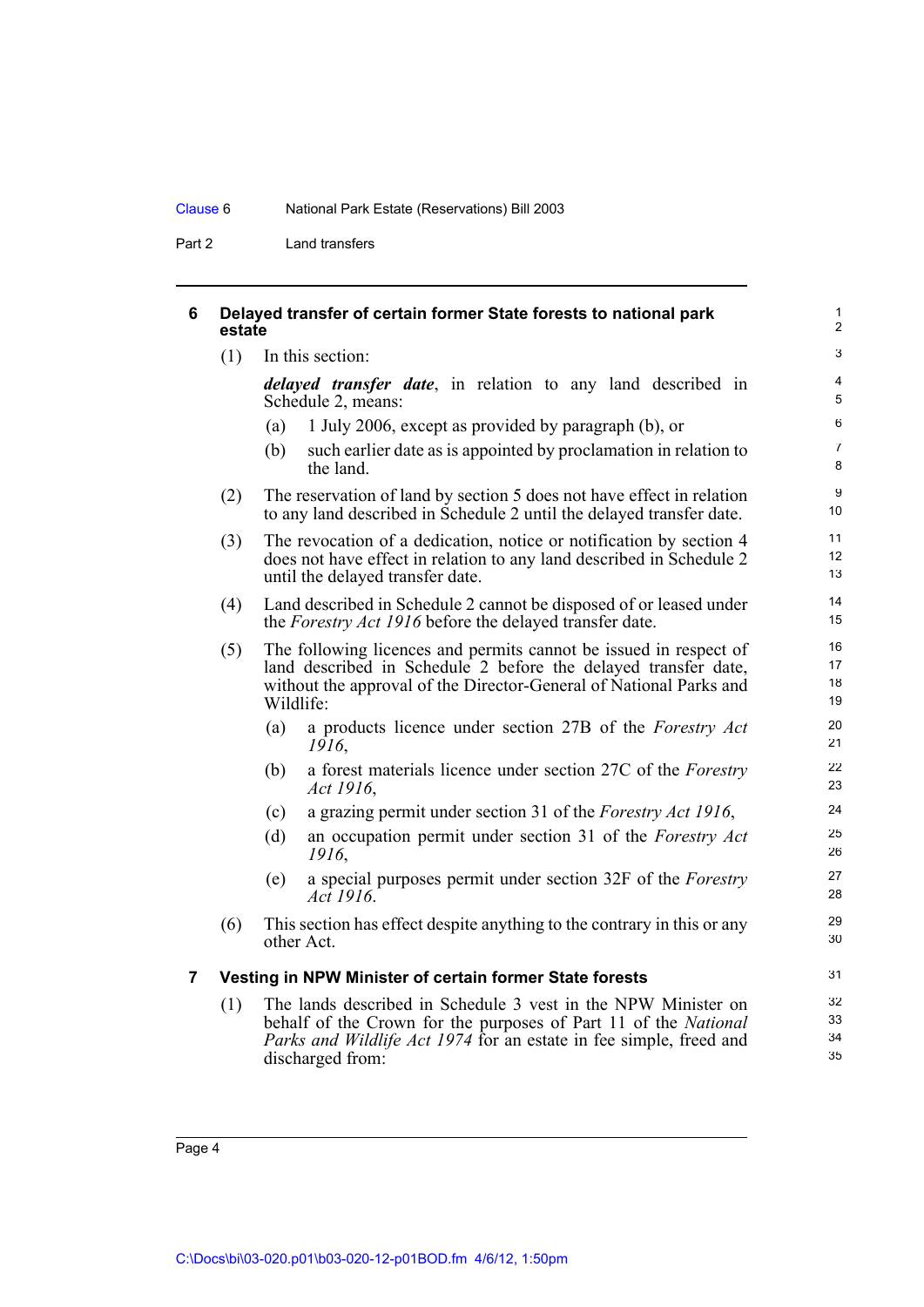<span id="page-10-1"></span><span id="page-10-0"></span>

|   | National Park Estate (Reservations) Bill 2003<br>Clause 8<br>Land transfers<br>Part 2 |           |                                                                                                                                                                                                                                                                                                                                                                                                                              |  |
|---|---------------------------------------------------------------------------------------|-----------|------------------------------------------------------------------------------------------------------------------------------------------------------------------------------------------------------------------------------------------------------------------------------------------------------------------------------------------------------------------------------------------------------------------------------|--|
|   |                                                                                       |           |                                                                                                                                                                                                                                                                                                                                                                                                                              |  |
|   |                                                                                       | (a)       | all trusts, obligations, estates, interests, rights of way or other<br>easements, and                                                                                                                                                                                                                                                                                                                                        |  |
|   |                                                                                       | (b)       | any dedication, reservation, Crown grant or vesting to which<br>the lands were subject, and any such dedication, reservation,<br>grant or vesting is revoked.                                                                                                                                                                                                                                                                |  |
|   | (2)                                                                                   |           | Despite subsection (1), the lands described in Schedule 3 are not<br>freed and discharged from any perpetual lease, special lease or term<br>lease within the meaning of the Crown Lands (Continued Tenures)<br><i>Act 1989</i> (or from rights or interests arising under an incomplete<br>purchase within the meaning of that Act) to which the lands were<br>subject immediately before their vesting under this section. |  |
| 8 |                                                                                       |           | Areas in State forests declared as special management zones                                                                                                                                                                                                                                                                                                                                                                  |  |
|   | (1)                                                                                   |           | The lands described in Schedule 4 that are within State forests are<br>declared to be special management zones under section 21A of the<br>Forestry Act 1916.                                                                                                                                                                                                                                                                |  |
|   | (2)                                                                                   | this Act. | This section does not apply to any lands described in Schedule 4 that<br>are within any areas of State forests whose dedication is revoked by                                                                                                                                                                                                                                                                                |  |
| 9 |                                                                                       |           | Adjustment of description of land transferred to national park estate                                                                                                                                                                                                                                                                                                                                                        |  |
|   | (1)                                                                                   |           | The description of any land in Schedule 1, 2, 3 or 4 (a relevant<br><b>Schedule</b> ) may be adjusted in accordance with this section.                                                                                                                                                                                                                                                                                       |  |
|   | (2)                                                                                   |           | A description of land may be adjusted from time to time:                                                                                                                                                                                                                                                                                                                                                                     |  |
|   |                                                                                       | (a)       | to alter the boundaries of the land for the purposes of the<br>effective management of national park estate land and State<br>forest land, including adjustments to enable boundaries to<br>follow distinctive land features, to provide access to land or to<br>rationalise the boundaries of similar areas of land, or                                                                                                     |  |
|   |                                                                                       | (b)       | to adjust the boundary of any land adjoining a public road,<br>including adjustments to enable the boundary to follow the<br>formed path of the road or to provide an appropriate set back<br>from the carriage way of the road, or                                                                                                                                                                                          |  |
|   |                                                                                       | (c)       | to include, remove or change a description of any easement or<br>restriction to which the land is subject, or                                                                                                                                                                                                                                                                                                                |  |
|   |                                                                                       | (d)       | to provide a more detailed description of the boundaries of the<br>land.                                                                                                                                                                                                                                                                                                                                                     |  |
|   |                                                                                       |           |                                                                                                                                                                                                                                                                                                                                                                                                                              |  |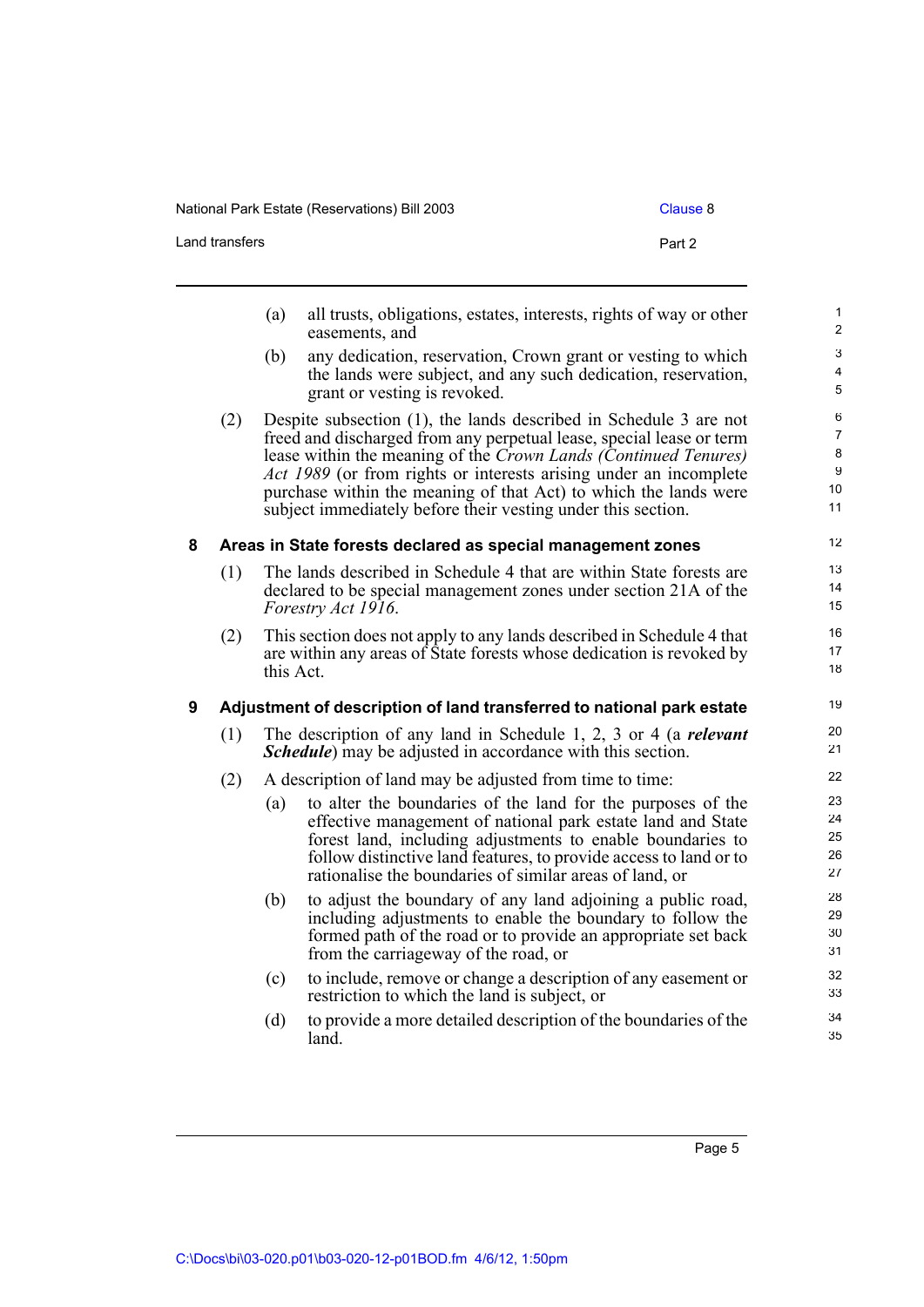#### Clause 9 National Park Estate (Reservations) Bill 2003

Part 2 Land transfers

| (3) | An adjustment of the description of land is to be made by the<br>Director-General of National Parks and Wildlife by a notice<br>published in the Gazette that amends a relevant Schedule.                                                                                                                                 | $\mathbf{1}$<br>$\overline{2}$<br>3 |
|-----|---------------------------------------------------------------------------------------------------------------------------------------------------------------------------------------------------------------------------------------------------------------------------------------------------------------------------|-------------------------------------|
| (4) | A notice under this section may only be published with the approval<br>of:                                                                                                                                                                                                                                                | 4<br>5                              |
|     | (a)<br>the NPW Minister, and                                                                                                                                                                                                                                                                                              | 6                                   |
|     | (b)<br>the Minister administering the <i>Forestry Act 1916</i> , and                                                                                                                                                                                                                                                      | $\overline{7}$                      |
|     | to the extent that the notice applies to a classified road—the<br>(c)<br>Minister administering the provisions of the <i>Roads Act 1993</i><br>relating to classified roads.                                                                                                                                              | 8<br>9<br>10                        |
| (5) | The Director-General of National Parks and Wildlife is required to<br>certify in any notice under this section that the adjustments effected<br>by the notice will not result in any significant reduction in the size<br>or value of national park estate land or State forest land.                                     | 11<br>12<br>13<br>14                |
| (6) | An adjustment of the description of land may only be made before:                                                                                                                                                                                                                                                         | 15                                  |
|     | 1 July 2004, except as provided by paragraph (b), or<br>(a)                                                                                                                                                                                                                                                               | 16                                  |
|     | 1 July 2008, in the case of an adjustment of the description of<br>(b)<br>land in Schedule 3 or of the boundary of land adjoining a<br>public road.                                                                                                                                                                       | 17<br>18<br>19                      |
| (7) | If any of the land described in a relevant Schedule on the<br>commencement of this Act is not included in the adjusted<br>description of the land, the land that is not so included is taken never<br>to have been subject to or affected by this Act or the relevant<br>Schedule (except as provided by subsection (9)). | 20<br>21<br>22<br>23<br>24          |
| (8) | If land included in the adjusted description of the land includes any<br>land not described in a relevant Schedule on the commencement of<br>this Act, the land concerned is taken to have been subject to this Act<br>and the relevant Schedule on the commencement of this Act.                                         | 25<br>26<br>27<br>28                |
| (9) | The Director-General of National Parks and Wildlife may, in a<br>notice published under this section for the purpose of adjusting the<br>boundary of land adjoining a public road, declare that:                                                                                                                          | 29<br>30<br>31                      |
|     | any such land (described in the notice) is part of the public<br>(a)<br>road and, accordingly, is vested in the roads authority for that<br>public road under the <i>Roads Act 1993</i> or is Crown land, or                                                                                                              | 32<br>33<br>34                      |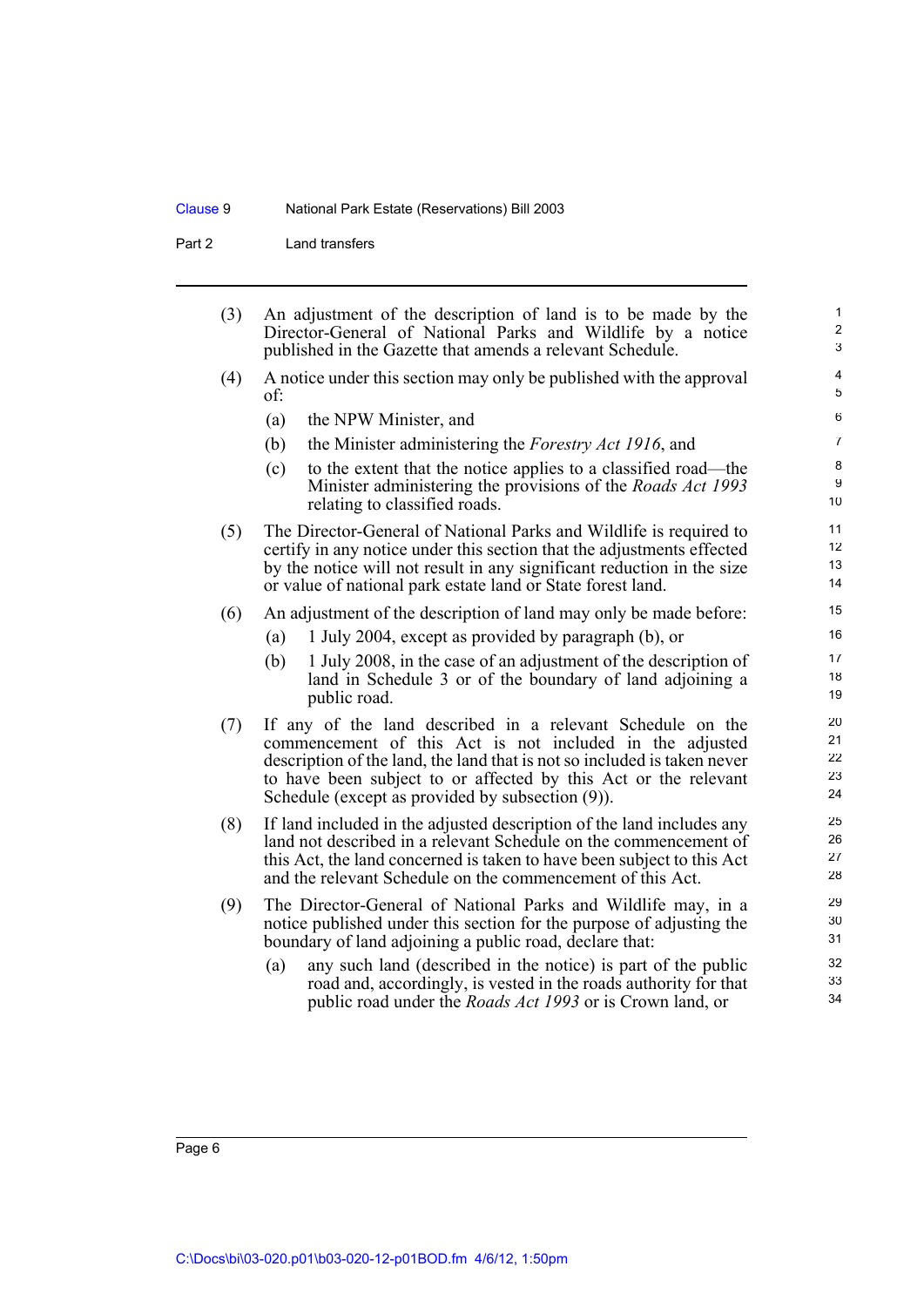| National Park Estate (Reservations) Bill 2003 | Clause 10 |
|-----------------------------------------------|-----------|
| Land transfers                                | Part 2    |

<span id="page-12-0"></span>

|    |      | (b)   | any such land (described in the notice) ceases to be part of that<br>public road and, accordingly, is divested from the relevant<br>roads authority or the Crown and becomes part of the land<br>subject to the provisions of this Act applicable to the relevant<br>Schedule to this Act in which the land is included. | 1<br>$\overline{\mathbf{c}}$<br>3<br>4<br>5 |
|----|------|-------|--------------------------------------------------------------------------------------------------------------------------------------------------------------------------------------------------------------------------------------------------------------------------------------------------------------------------|---------------------------------------------|
|    |      |       | A declaration under this subsection has effect according to its tenor,<br>despite anything to the contrary in the <i>Roads Act 1993</i> .                                                                                                                                                                                | 6<br>$\overline{7}$                         |
|    | (10) |       | In this section:                                                                                                                                                                                                                                                                                                         | 8                                           |
|    |      | road. | <i>land adjoining a public road</i> includes land in the vicinity of a public                                                                                                                                                                                                                                            | 9<br>10                                     |
|    |      |       | <i>national park estate land means:</i>                                                                                                                                                                                                                                                                                  | 11                                          |
|    |      | (a)   | land reserved under the National Parks and Wildlife Act 1974,<br>$\alpha$ r                                                                                                                                                                                                                                              | 12<br>13                                    |
|    |      | (b)   | land dedicated or set apart as a flora reserve under the<br><i>Forestry Act 1916</i> , or                                                                                                                                                                                                                                | 14<br>15                                    |
|    |      | (c)   | land declared as a special management zone under the<br><i>Forestry Act 1916</i> , or                                                                                                                                                                                                                                    | 16<br>17                                    |
|    |      | (d)   | land vested in the NPW Minister for the purposes of Part 11<br>of the National Parks and Wildlife Act 1974.                                                                                                                                                                                                              | 18<br>19                                    |
|    |      |       | <i>public road</i> or <i>classified road</i> means a public road or classified<br>road, respectively, within the meaning of the Roads Act 1993.                                                                                                                                                                          | 20<br>21                                    |
| 10 |      |       | Land transfers-ancillary and special provisions                                                                                                                                                                                                                                                                          | 22                                          |
|    |      |       | Schedule 5 has effect.                                                                                                                                                                                                                                                                                                   | 23                                          |
|    |      |       |                                                                                                                                                                                                                                                                                                                          |                                             |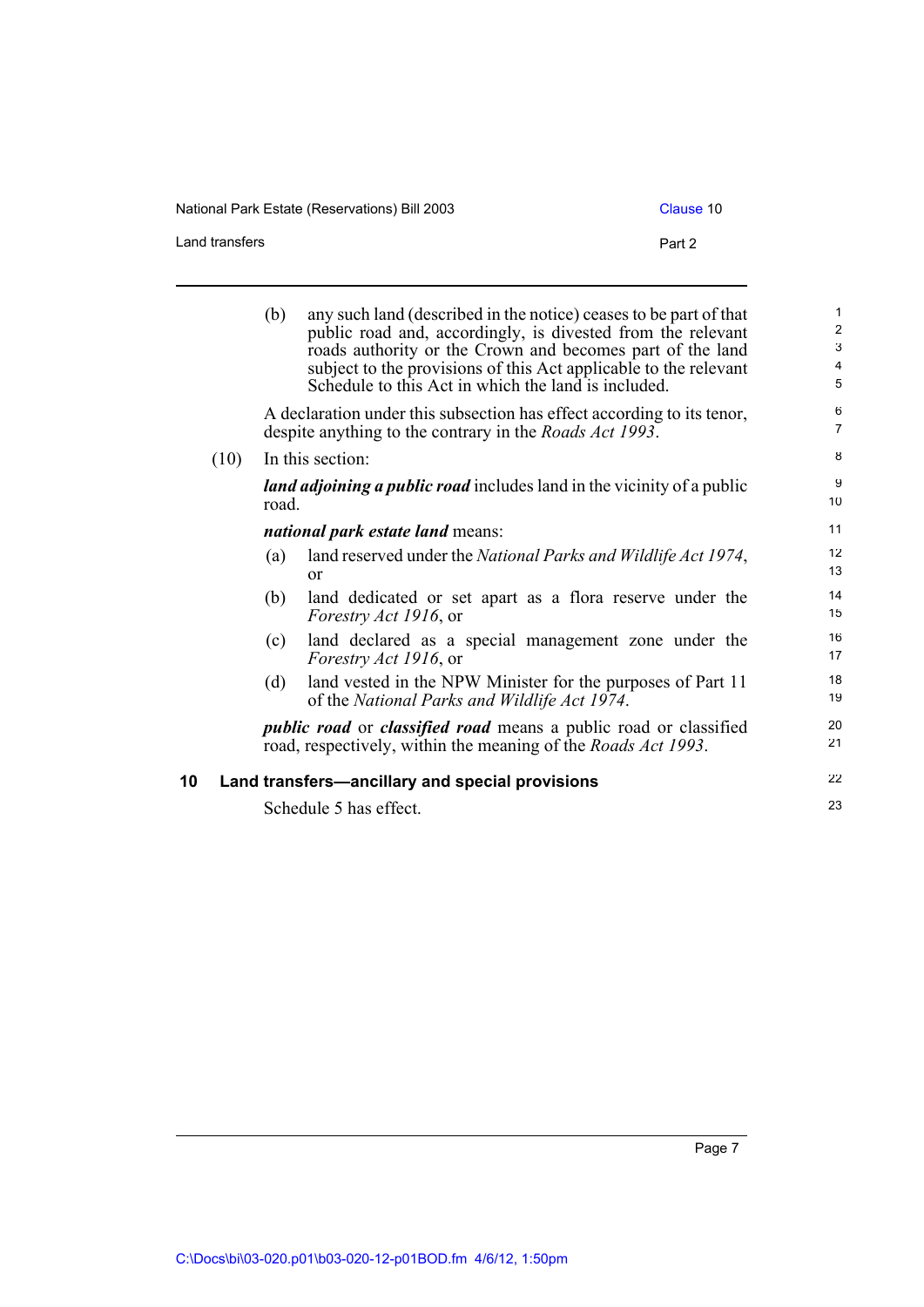Part 3 Miscellaneous

<span id="page-13-0"></span>

| Part 3<br><b>Miscellaneous</b> |  |
|--------------------------------|--|
|--------------------------------|--|

#### <span id="page-13-1"></span>**11 Act to bind Crown**

This Act binds the Crown in right of New South Wales and, in so far as the legislative power of the Parliament of New South Wales permits, the Crown in all its other capacities.

5 6

1

 $\overline{2}$ 3 4

#### <span id="page-13-2"></span>**12 Regulations**

- (1) The Governor may make regulations, not inconsistent with this Act, for or with respect to any matter that by this Act is required or permitted to be prescribed or that is necessary or convenient to be prescribed for carrying out or giving effect to this Act.
- (2) The regulations may contain provisions of a savings or transitional nature consequent on the enactment of this Act.
- (3) Any such provision may, if the regulations so provide, take effect from the commencement of this Act or a later date.
- (4) To the extent to which any such provision takes effect from a date that is earlier than the date of its publication in the Gazette, the provision does not operate so as:
	- (a) to affect, in a manner prejudicial to any person (other than the State or an authority of the State), the rights of that person existing before the date of its publication, or
	- (b) to impose liabilities on any person (other than the State or an authority of the State) in respect of anything done or omitted to be done before the date of its publication.

#### <span id="page-13-3"></span>**13 Amendment of Native Title (New South Wales) Act 1994 No 45**

The *Native Title (New South Wales) Act 1994* is amended by omitting from section 104A (1) (a) the words "or the *National Park Estate (Reservations) Act 2002*" and by inserting instead the words ", the *National Park Estate (Reservations) Act 2002* or the *National Park Estate (Reservations) Act 2003*".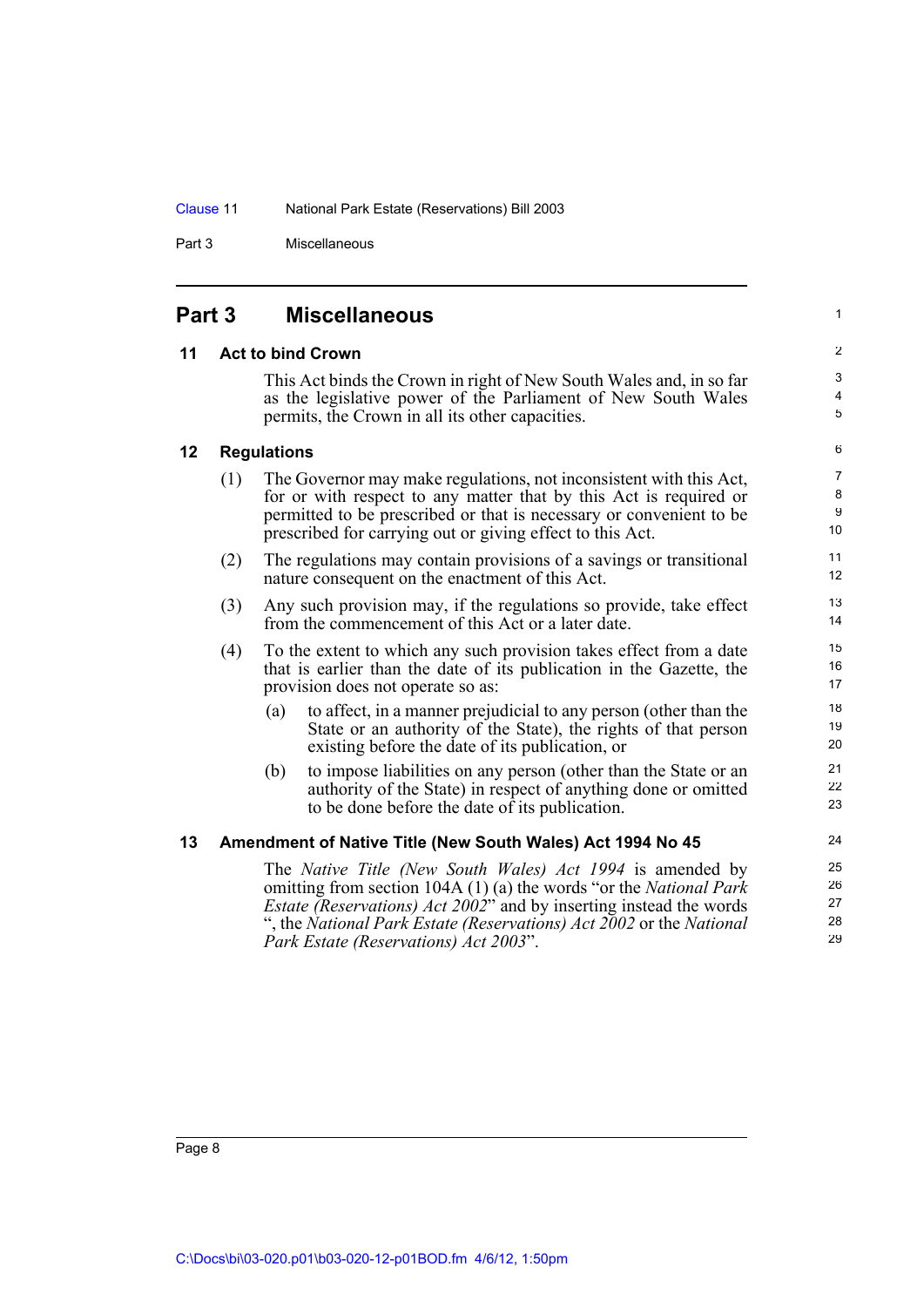State forests reserved as national park, nature reserve or state conservation area Schedule 1

# <span id="page-14-0"></span>**Schedule 1 State forests reserved as national park, nature reserve or state conservation area**

(Sections 4 and 5)

1  $\overline{2}$ 3

#### **1 Black Bulga State Conservation Area**

- (1) An area of about 419 hectares, being the whole or part of Chichester State Forest No 292, within the land shown by the light blue tint on map catalogued MISC R 00251 Edition 3 in the National Parks and Wildlife Service, and named Black Bulga State Conservation Area on the face of that map, subject to any variations or exceptions noted on that map.
- (2) An area of about 1,135 hectares, being the whole or part of Trevor State Forest No 280, within the land shown by the light blue tint on map catalogued MISC R 00251 Edition 3 in the National Parks and Wildlife Service, and named Black Bulga State Conservation Area on the face of that map, subject to any variations or exceptions noted on that map.

#### **2 Addition to Bongil Bongil National Park**

An area of about 2,786 hectares, being the whole or part of Pine Creek State Forest No 537, within the land shown by the pink tint on map catalogued MISC R 00245 Edition 3 in the National Parks and Wildlife Service, and named Bongil Bongil National Park Addition on the face of that map, subject to any variations or exceptions noted on that map.

#### **3 Addition to Bungawalbin State Conservation Area**

An area of about 1,763 hectares, being the whole or part of Bungawalbin State Forest No 152, within the land shown by the light blue tint on map catalogued MISC R 00242 Edition 3 in the National Parks and Wildlife Service, and named Bungawalbin State Conservation Area Addition on the face of that map, subject to any variations or exceptions noted on that map.

#### **4 Butterleaf State Conservation Area**

An area of about 712 hectares, being the whole or part of Butterleaf State Forest No 307, within the land shown by the light blue tint on map catalogued MISC R 00243 Edition 3 in the National Parks and Wildlife Service, and named Butterleaf State Conservation Area on the face of that map, subject to any variations or exceptions noted on that map.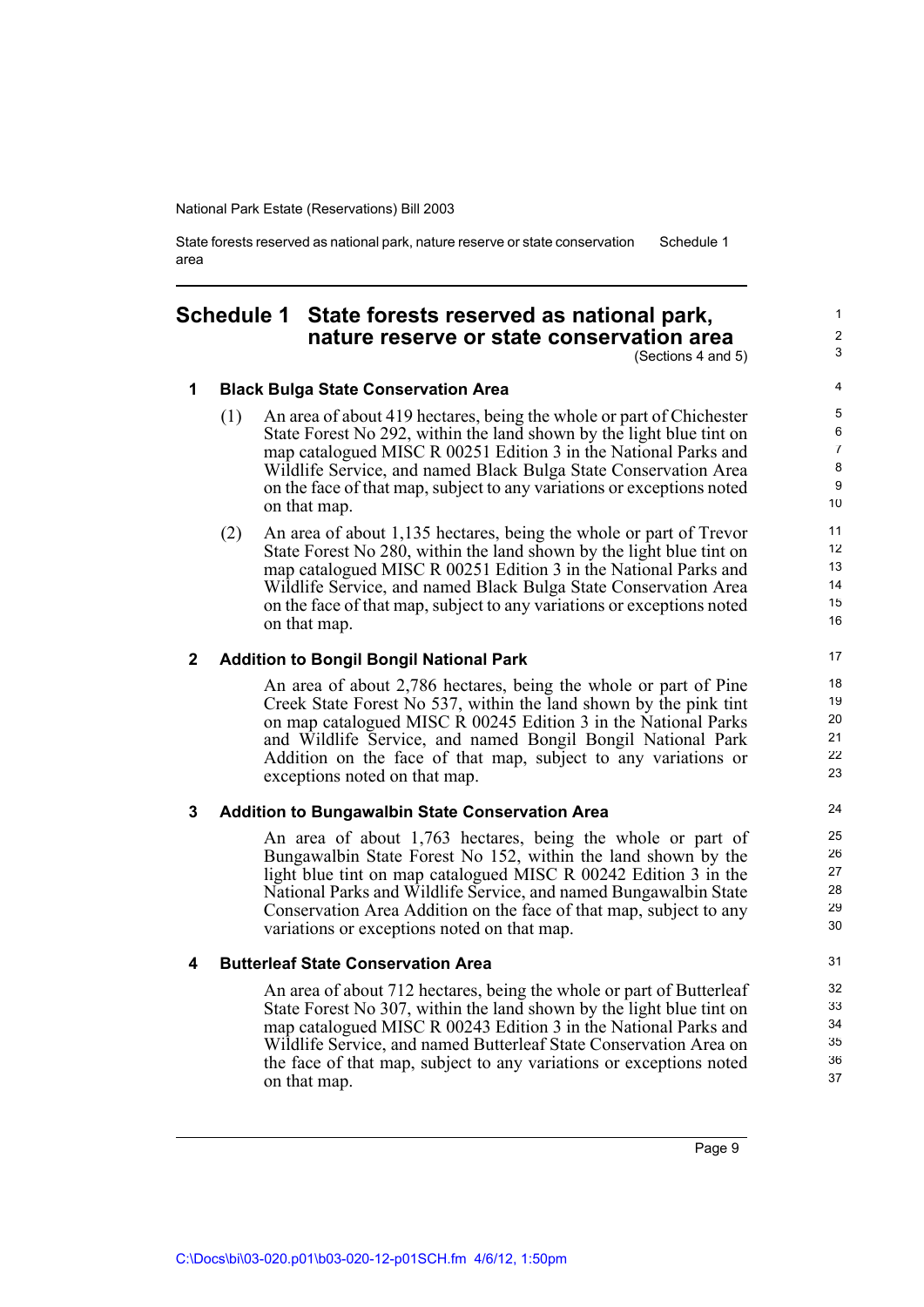Schedule 1 State forests reserved as national park, nature reserve or state conservation area

#### **5 Additions to Chaelundi National Park**

(1) An area of about 502 hectares, being the whole or part of Ellis State Forest No 831, within the land shown by the pink tint on map catalogued MISC R 00246 Edition 3 in the National Parks and Wildlife Service, and named Chaelundi National Park Addition on the face of that map, subject to any variations or exceptions noted on that map.

(2) An area of about 2,693 hectares, being the whole or part of Sheas Nob State Forest No 803, within the land shown by the pink tint on map catalogued MISC R 00246 Edition 3 in the National Parks and Wildlife Service, and named Chaelundi National Park Addition on the face of that map, subject to any variations or exceptions noted on that map.

#### **6 Additions to Chaelundi State Conservation Area**

- (1) An area of about 1,035 hectares, being the whole or part of Chaelundi State Forest No 996, within the land shown by the light blue tint on map catalogued MISC R 00244 Edition 3 in the National Parks and Wildlife Service, and named Chaelundi State Conservation Area Addition on the face of that map, subject to any variations or exceptions noted on that map.
- (2) An area of about 366 hectares, being the whole or part of Ellis State Forest No 831, within the land shown by the light blue tint on map catalogued MISC R 00246 Edition 3 in the National Parks and Wildlife Service, and named Chaelundi State Conservation Area Addition on the face of that map, subject to any variations or exceptions noted on that map.
- (3) An area of about 140 hectares, being the whole or part of Sheas Nob State Forest No 803, within the land shown by the light blue tint on map catalogued MISC R 00246 Edition 3 in the National Parks and Wildlife Service, and named Chaelundi State Conservation Area Addition on the face of that map, subject to any variations or exceptions noted on that map.

#### **7 Copeland Tops State Conservation Area**

An area of about 1,692 hectares, being the whole or part of Copeland Tops State Forest No 990, within the land shown by the light blue tint on map catalogued MISC R 00250 Edition 3 in the National Parks and Wildlife Service, and named Copeland Tops State Conservation Area on the face of that map, subject to any variations or exceptions noted on that map.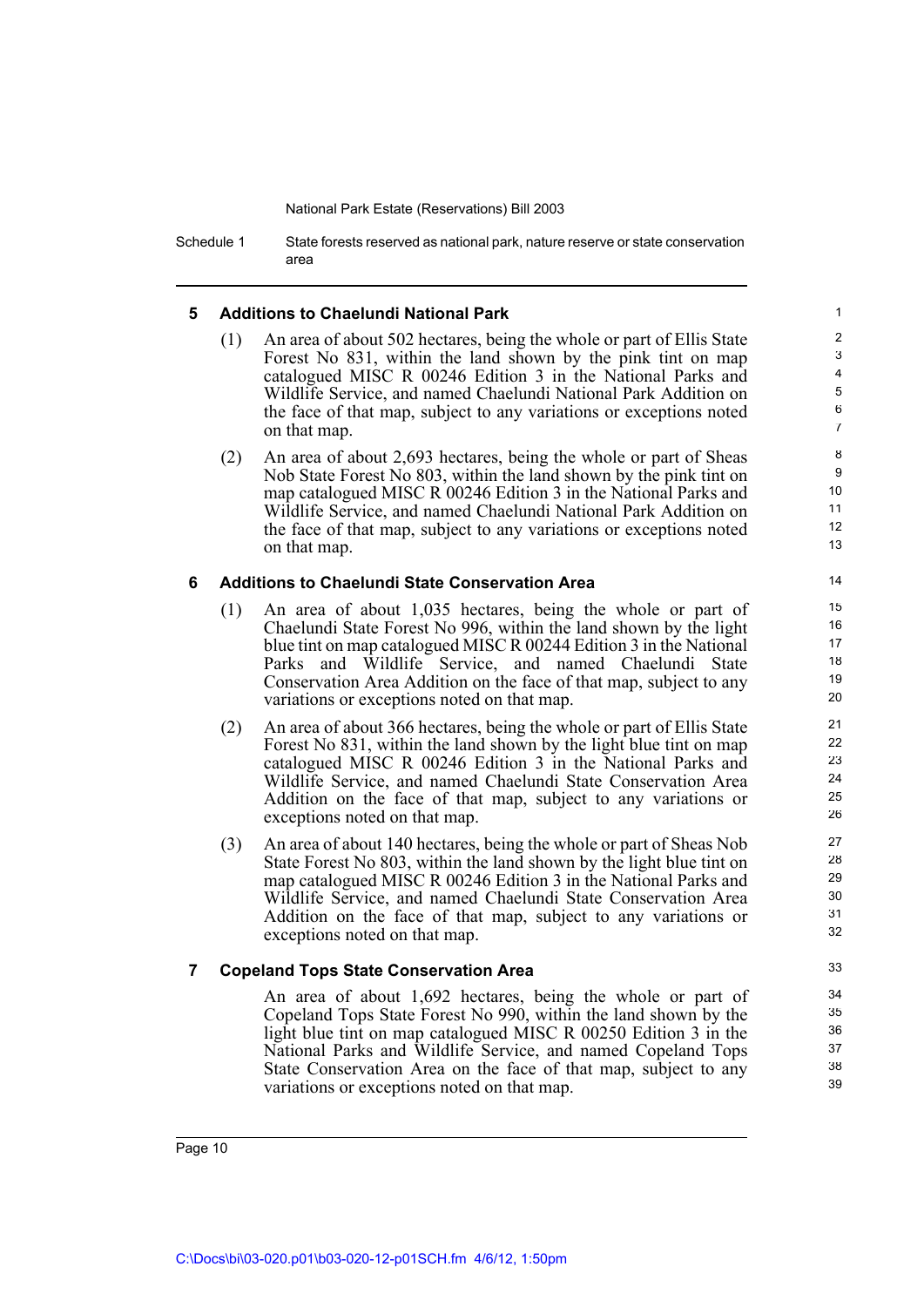State forests reserved as national park, nature reserve or state conservation area Schedule 1

#### **8 Addition to Ghin-Doo-Ee National Park**

An area of about 1,155 hectares, being the whole or part of Myall River State Forest No 294, within the land shown by the pink tint on map catalogued MISC R 00249 Edition 3 in the National Parks and Wildlife Service, and named Ghin-Doo-Ee National Park Addition on the face of that map, subject to any variations or exceptions noted on that map.

#### **9 Gumbaynggirr State Conservation Area**

- (1) An area of about 1,449 hectares, being the whole or part of Buckra Bendinni State Forest No 471, within the land shown by the light blue tint on map catalogued MISC R 00248 Edition 3 in the National Parks and Wildlife Service, and named Gumbaynggirr State Conservation Area on the face of that map, subject to any variations or exceptions noted on that map.
- (2) An area of about 953 hectares, being the whole or part of Mistake State Forest No 525, within the land shown by the light blue tint on map catalogued MISC R 00248 Edition 3 in the National Parks and Wildlife Service, and named Gumbaynggirr State Conservation Area on the face of that map, subject to any variations or exceptions noted on that map.
- (3) An area of about 159 hectares, being the whole or part of Oakes State Forest No 609, within the land shown by the light blue tint on map catalogued MISC R 00248 Edition 3 in the National Parks and Wildlife Service, and named Gumbaynggirr State Conservation Area on the face of that map, subject to any variations or exceptions noted on that map.

#### **10 Addition to Guy Fawkes River National Park**

An area of about 24 hectares, being the whole or part of Chaelundi State Forest No 996, within the land shown by the pink tint on map catalogued MISC R 00244 Edition 3 in the National Parks and Wildlife Service, and named Guy Fawkes River National Park Addition on the face of that map, subject to any variations or exceptions noted on that map.

#### **11 Jilliby State Conservation Area**

(1) An area of about 4,423 hectares, being the whole or part of Olney State Forest No 124, within the land shown by the light blue tint on maps catalogued MISC R 00253 and MISC R 00255 Edition 3 in the National Parks and Wildlife Service, and named Jilliby State

Page 11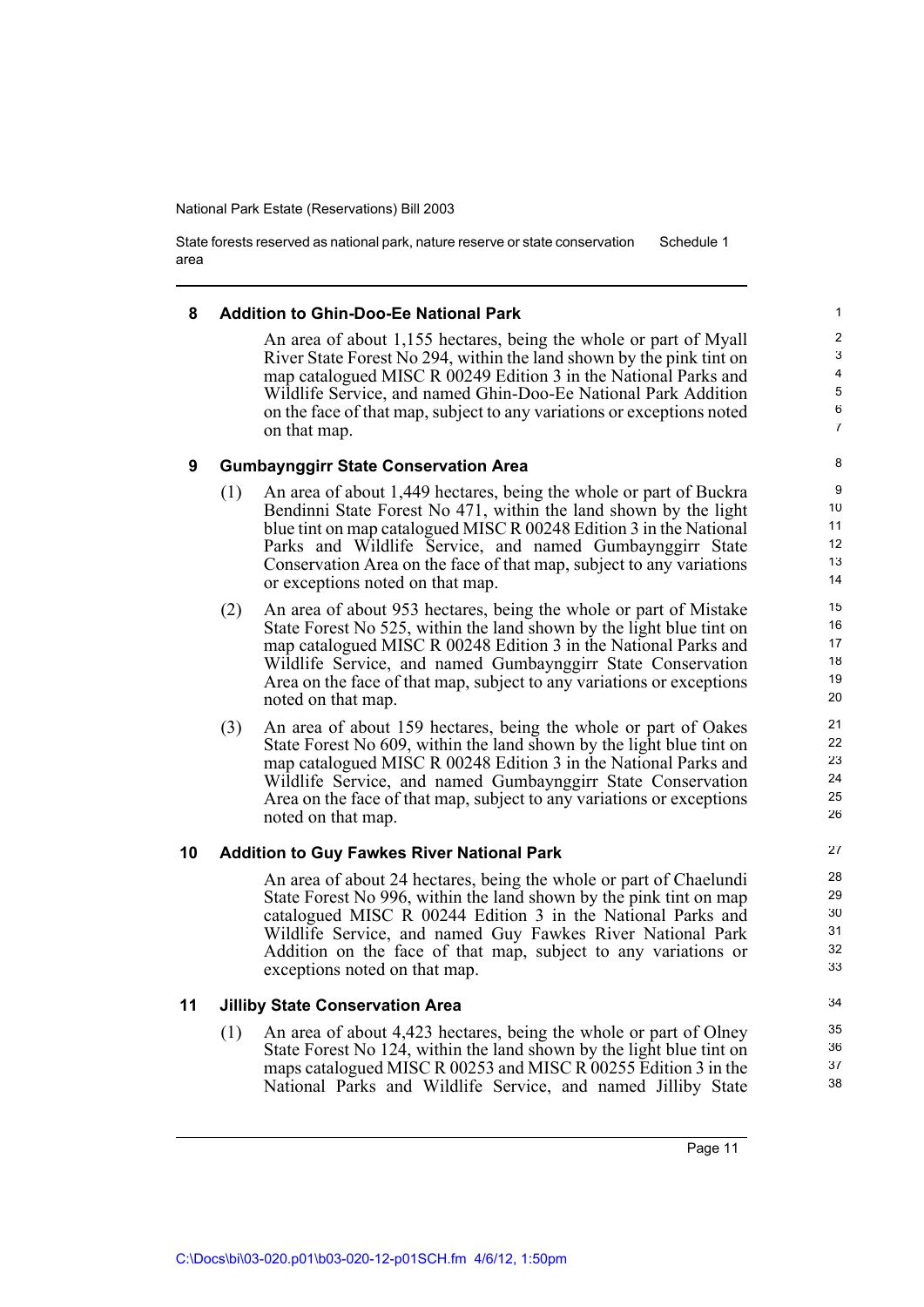Schedule 1 State forests reserved as national park, nature reserve or state conservation area

> Conservation Area on the face of those maps, subject to any variations or exceptions noted on those maps. The above reservation for Jilliby State Conservation Area is restricted to a depth of 50 metres.

- (2) An area of about 3,836 hectares, being the whole or part of Ourimbah State Forest No 290, within the land shown by the light blue tint on map catalogued MISC R 00254 Edition 3 in the National Parks and Wildlife Service, and named Jilliby State Conservation Area on the face of that map, subject to any variations or exceptions noted on that map. The above reservation for Jilliby State Conservation Area is restricted to a depth of 50 metres.
- (3) An area of about 58 hectares, being the whole or part of Watagan State Forest No 123, within the land shown by the light blue tint on map catalogued MISC R 00253 Edition 3 in the National Parks and Wildlife Service, and named Jilliby State Conservation Area on the face of that map, subject to any variations or exceptions noted on that map. The above reservation for Jilliby State Conservation Area is restricted to a depth of 50 metres.
- (4) An area of about 3,842 hectares, being the whole or part of Wyong State Forest No 281, within the land shown by the light blue tint on map catalogued MISC R 00255 Edition 3 in the National Parks and Wildlife Service, and named Jilliby State Conservation Area on the face of that map, subject to any variations or exceptions noted on that map. The above reservation for Jilliby State Conservation Area is restricted to a depth of 50 metres.

#### **12 Lake Innes State Conservation Area**

An area of about 321 hectares, being the whole or part of Queens Lake State Forest No 475, within the land shown by the light blue tint on map catalogued MISC R 00258 Edition 3 in the National Parks and Wildlife Service, and named Lake Innes State Conservation Area on the face of that map, subject to any variations or exceptions noted on that map.

#### **13 Addition to Myall Lakes National Park**

An area of about 2,889 hectares, being the whole or part of Myall River State Forest No 294, within the land shown by the pink tint on map catalogued MISC R 00252 Edition 3 in the National Parks and Wildlife Service, and named Myall Lakes National Park Addition on the face of that map, subject to any variations or exceptions noted on that map.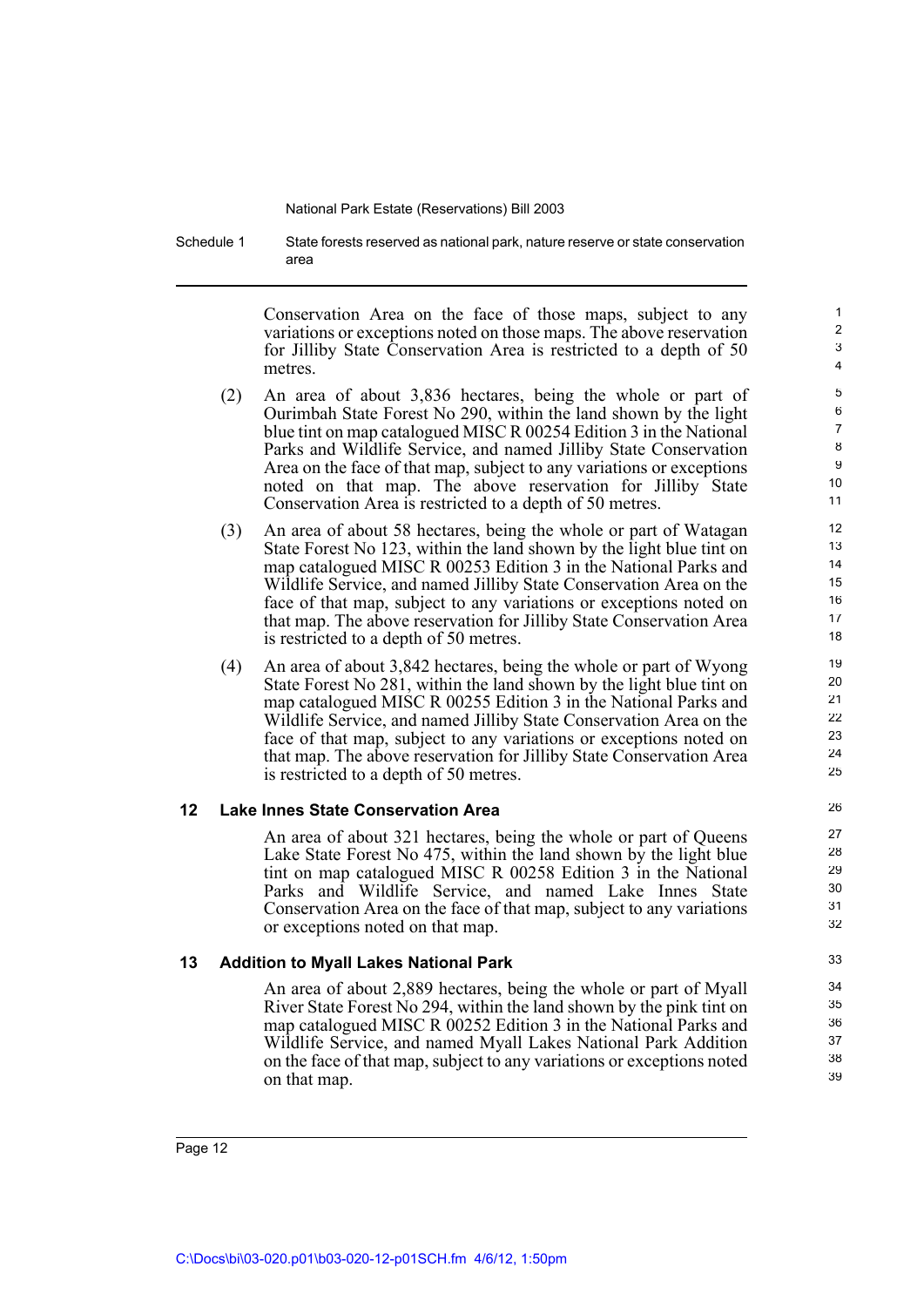State forests reserved as national park, nature reserve or state conservation area Schedule 1

#### **14 Addition to Nowendoc National Park**

An area of about 2,929 hectares, being the whole or part of Tuggolo State Forest No 312, within the land shown by the pink tint on map catalogued MISC R 00257 Edition 3 in the National Parks and Wildlife Service, and named Nowendoc National Park Addition on the face of that map, subject to any variations or exceptions noted on that map.

#### **15 Addition to Nymboi-Binderay National Park**

An area of about 173 hectares, being the whole or part of Clouds Creek State Forest No 111, within the land shown by the pink tint on map catalogued MISC R 00246 Edition 3 in the National Parks and Wildlife Service, and named Nymboi-Binderay National Park Addition on the face of that map, subject to any variations or exceptions noted on that map.

#### **16 Additions to Queens Lake Nature Reserve**

- (1) An area of about 5 hectares, being the whole or part of Burrawan State Forest No 181, within the land shown by the pink tint on map catalogued MISC R 00258 Edition 3 in the National Parks and Wildlife Service, and named Queens Lake Nature Reserve Addition on the face of that map, subject to any variations or exceptions noted on that map.
- (2) An area of about 406 hectares, being the whole or part of Queens Lake State Forest No 475, within the land shown by the pink tint on map catalogued MISC R 00258 Edition 3 in the National Parks and Wildlife Service, and named Queens Lake Nature Reserve Addition on the face of that map, subject to any variations or exceptions noted on that map.

#### **17 Queens Lake State Conservation Area**

(1) An area of about 269 hectares, being the whole or part of Cowarra State Forest No 59, within the land shown by the light blue tint on map catalogued MISC R 00258 Edition 3 in the National Parks and Wildlife Service, and named Queens Lake State Conservation Area on the face of that map, subject to any variations or exceptions noted on that map.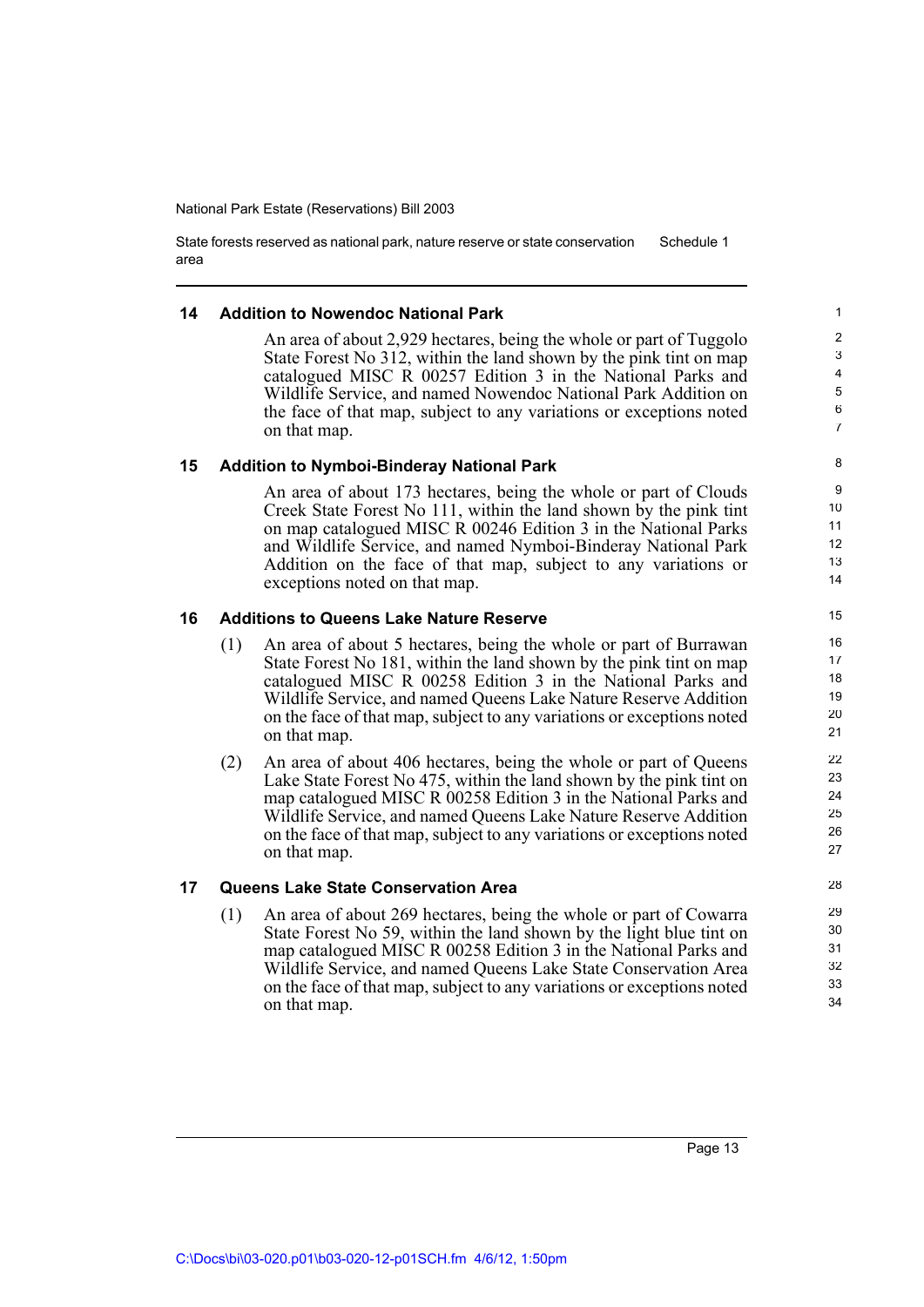Schedule 1 State forests reserved as national park, nature reserve or state conservation area

(2) An area of about 757 hectares, being the whole or part of Queens Lake State Forest No 475, within the land shown by the light blue tint on map catalogued MISC R 00258 Edition 3 in the National Parks and Wildlife Service, and named Queens Lake State Conservation Area on the face of that map, subject to any variations or exceptions noted on that map.

#### **18 Additions to Sherwood Nature Reserve**

- (1) An area of about 813 hectares, being the whole or part of Conglomerate State Forest No 349, within the land shown by the pink tint on map catalogued MISC R 00247 Edition 3 in the National Parks and Wildlife Service, and named Sherwood Nature Reserve Addition on the face of that map, subject to any variations or exceptions noted on that map.
- (2) An area of about 367 hectares, being the whole or part of Wedding Bells State Forest No 360, within the land shown by the pink tint on map catalogued MISC R 00247 Edition 3 in the National Parks and Wildlife Service, and named Sherwood Nature Reserve Addition on the face of that map, subject to any variations or exceptions noted on that map.

#### **19 Whian Whian State Conservation Area**

- (1) An area of about 180 hectares, being the whole or part of Whian Whian East State Forest No 3, within the land shown by the light blue tint on map catalogued MISC R 00241 Edition 3 in the National Parks and Wildlife Service, and named Whian Whian State Conservation Area on the face of that map, subject to any variations or exceptions noted on that map.
- (2) An area of about 2,259 hectares, being the whole or part of Whian Whian State Forest No 173, within the land shown by the light blue tint on map catalogued MISC R 00241 Edition 3 in the National Parks and Wildlife Service, and named Whian Whian State Conservation Area on the face of that map, subject to any variations or exceptions noted on that map.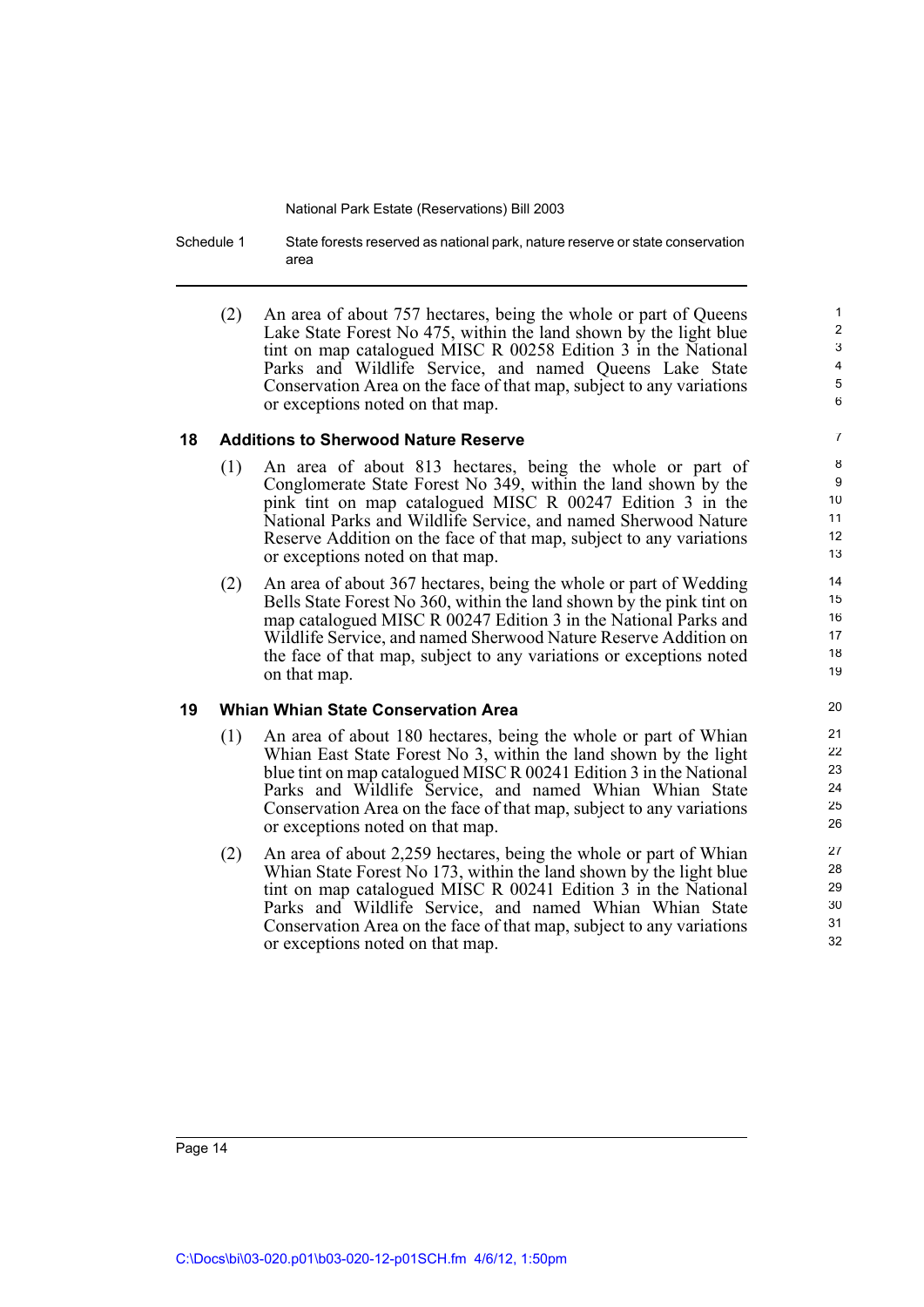State forests reserved as national park, nature reserve or state conservation area Schedule 1

#### **20 Wollumbin National Park**

An area of about 1,662 hectares, being the whole or part of Wollumbin State Forest No 357, within the land shown by the pink tint on map catalogued MISC R 00240 Edition 3 in the National Parks and Wildlife Service, and named Wollumbin National Park on the face of that map, subject to any variations or exceptions noted on that map.

#### **21 Wollumbin State Conservation Area**

An area of about 368 hectares, being the whole or part of Wollumbin State Forest No 357, within the land shown by the light blue tint on map catalogued MISC R 00240 Edition 3 in the National Parks and Wildlife Service, and named Wollumbin State Conservation Area on the face of that map, subject to any variations or exceptions noted on that map.

14

1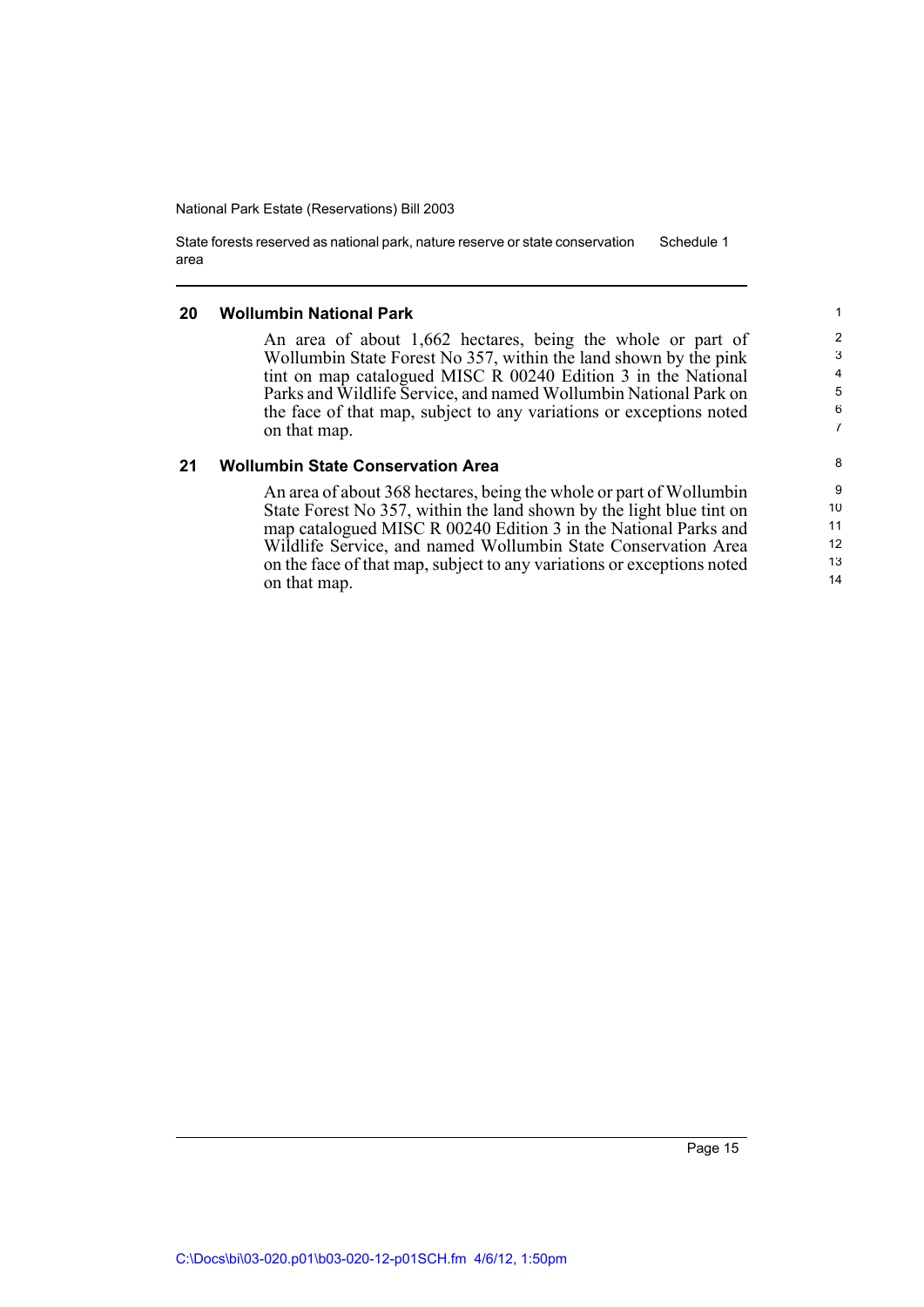Schedule 2 State forests reserved as national park, nature reserve or state conservation area on delayed transfer date

## <span id="page-21-0"></span>**Schedule 2 State forests reserved as national park, nature reserve or state conservation area on delayed transfer date**

(Sections 4, 5 and 6)

#### **1 Addition to Bongil Bongil National Park**

An area of about 95 hectares, being the part of Pine Creek State Forest No 537, within the land shown by the brown tint on map catalogued MISC R 00245 Edition 3 in the National Parks and Wildlife Service, and labelled D002 on the face of that map, subject to any variations or exceptions noted on that map.

#### **2 Additions to Queens Lake Nature Reserve**

- (1) An area of about 5 hectares, being the part of Burrawan State Forest No 181, within the land shown by the brown tint on map catalogued MISC R 00258 Edition 3 in the National Parks and Wildlife Service, and labelled D001 on the face of that map, subject to any variations or exceptions noted on that map.
- (2) An area of about 17 hectares, being the part of Queens Lake State Forest No 475, within the land shown by the brown tint on map catalogued MISC R 00258 Edition 3 in the National Parks and Wildlife Service, and labelled D003 on the face of that map, subject to any variations or exceptions noted on that map.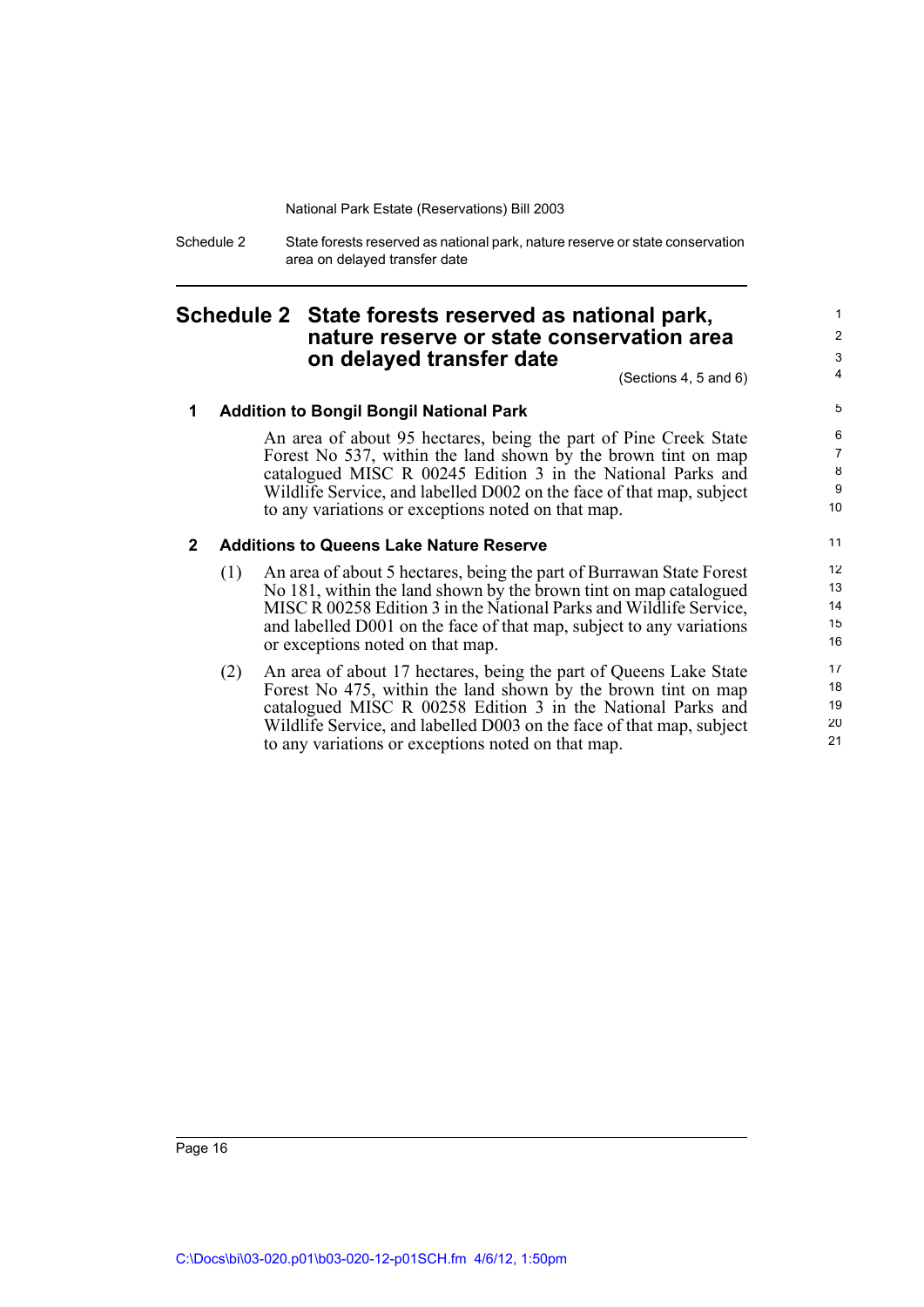State forests vested in NPW Minister Schedule 3 and Schedule 3

# <span id="page-22-0"></span>**Schedule 3 State forests vested in NPW Minister**

(Sections 4 and 7)

1 2

3

## **Part 1 Land subject to existing leases**

#### **1 Part Chaelundi State Forest No 996**

- (1) An area of about 56 hectares, being part of Chaelundi State Forest No 996, within the land shown by the dark pink tint on map catalogued MISC R 00244 Edition 3 in the National Parks and Wildlife Service, and labelled V001 on the face of that map, subject to any variations or exceptions noted on that map.
- (2) An area of about 1,448 hectares, being part of Chaelundi State Forest No 996, within the land shown by the dark pink tint on map catalogued MISC R 00244 Edition 3 in the National Parks and Wildlife Service, and labelled V002 on the face of that map, subject to any variations or exceptions noted on that map.

#### **2 Part Copeland Tops State Forest No 990**

An area of about 615 hectares, being part of Copeland Tops State Forest No 990, within the land shown by the dark pink tint on map catalogued MISC R 00250 Edition 3 in the National Parks and Wildlife Service, and labelled V010 on the face of that map, subject to any variations or exceptions noted on that map.

### **3 Part Tuggolo State Forest No 312**

- (1) An area of about 209 hectares, being part of Tuggolo State Forest No 312, within the land shown by the dark pink tint on map catalogued MISC R 00256 Edition 3 in the National Parks and Wildlife Service, and labelled V014 on the face of that map, subject to any variations or exceptions noted on that map.
- (2) An area of about 675 hectares, being part of Tuggolo State Forest No 312, within the land shown by the dark pink tint on map catalogued MISC R 00257 Edition 3 in the National Parks and Wildlife Service, and labelled V015 on the face of that map, subject to any variations or exceptions noted on that map.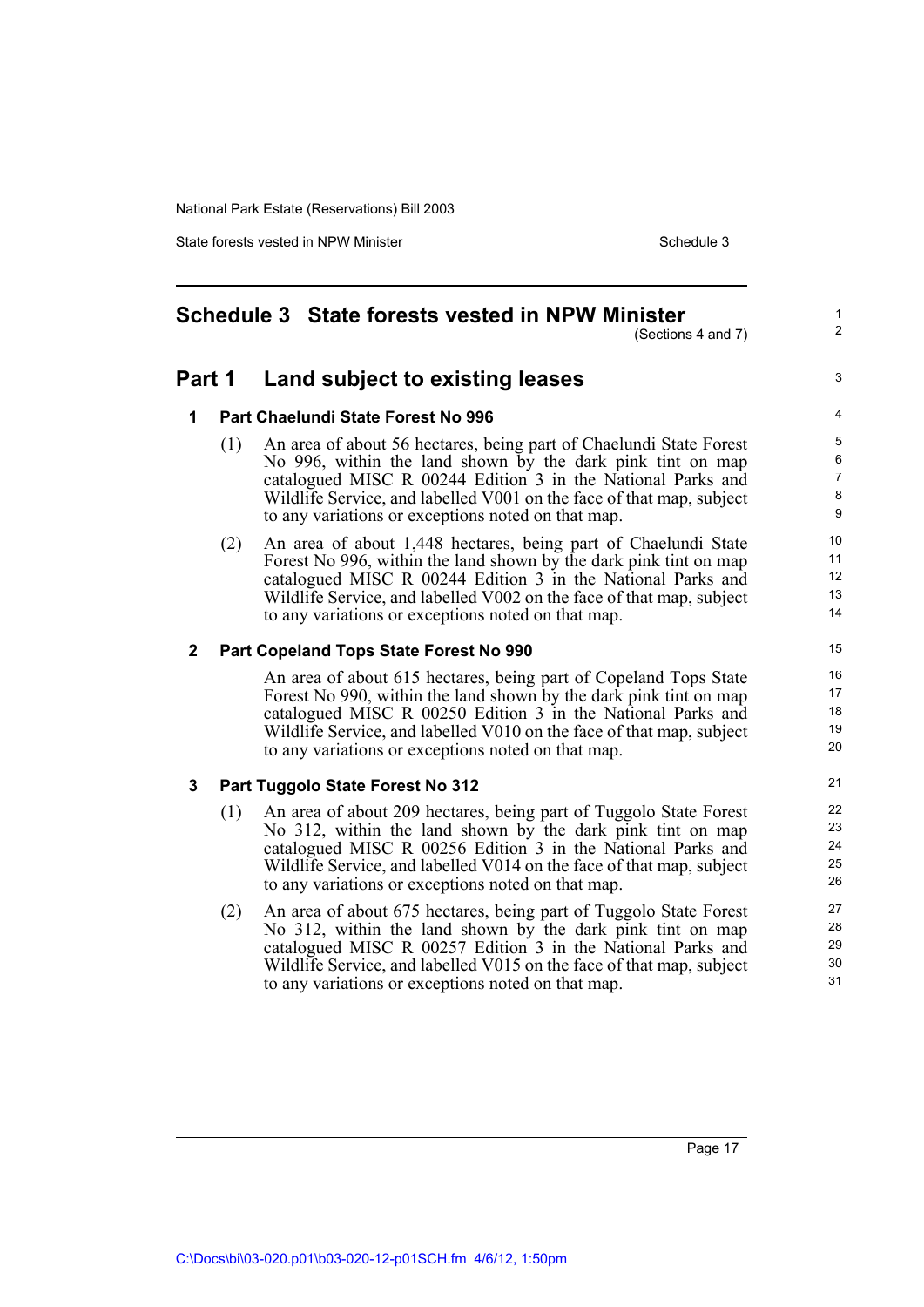Schedule 3 State forests vested in NPW Minister

### **Part 2 Other**

#### **4 Part Conglomerate State Forest No 349**

An area of about 1 hectare, being part of Conglomerate State Forest No 349, within the land shown by the dark pink tint on map catalogued MISC R 00247 Edition 3 in the National Parks and Wildlife Service, and labelled V009 on the face of that map, subject to any variations or exceptions noted on that map.

1

#### **5 Part Myall River State Forest No 294**

An area of about 1 hectare, being part of Myall River State Forest No 294, within the land shown by the dark pink tint on map catalogued MISC R 00252 Edition 3 in the National Parks and Wildlife Service, and labelled V011 on the face of that map, subject to any variations or exceptions noted on that map.

#### **6 Part Olney State Forest No 124**

An area of about 1 hectare, being part of Olney State Forest No 124, within the land shown by the dark pink tint on map catalogued MISC R 00253 Edition 3 in the National Parks and Wildlife Service, and labelled V012 on the face of that map, subject to any variations or exceptions noted on that map.

#### **7 Part Ourimbah State Forest No 290**

An area of about 1 hectare, being part of Ourimbah State Forest No 290, within the land shown by the dark pink tint on map catalogued MISC R 00254 Edition 3 in the National Parks and Wildlife Service, and labelled V013 on the face of that map, subject to any variations or exceptions noted on that map.

#### **8 Part Pine Creek State Forest No 537**

(1) An area of about 0.2 hectare, being part of Pine Creek State Forest No 537, within the land shown by the dark pink tint on map catalogued MISC R 00245 Edition 3 in the National Parks and Wildlife Service, and labelled V003 on the face of that map, subject to any variations or exceptions noted on that map.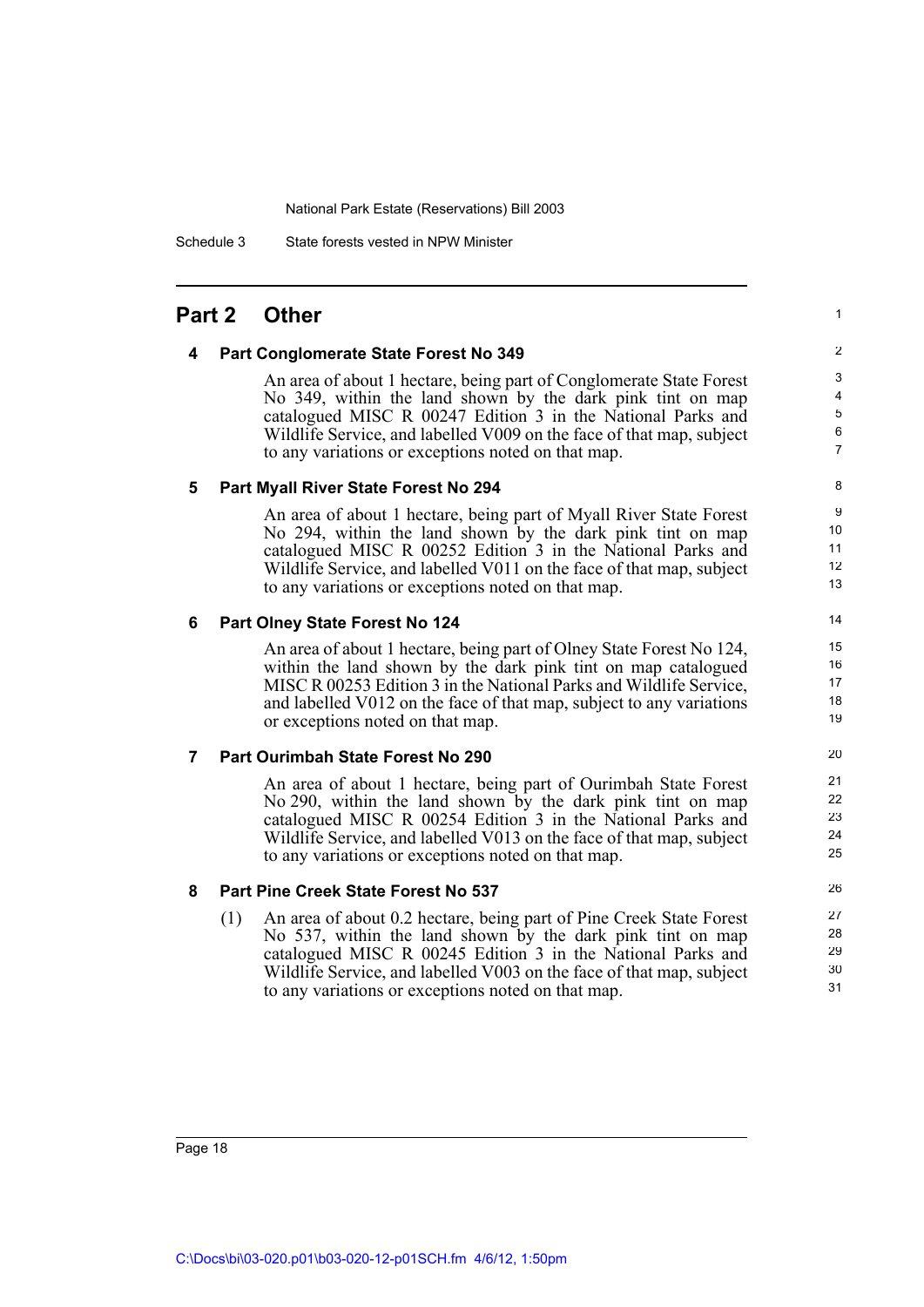State forests vested in NPW Minister Schedule 3 and Schedule 3

- (2) An area of about 4 hectares, being part of Pine Creek State Forest No 537, within the land shown by the dark pink tint on map catalogued MISC R 00245 Edition 3 in the National Parks and Wildlife Service, and labelled V004 on the face of that map, subject to any variations or exceptions noted on that map.
- (3) An area of about 17 hectares, being part of Pine Creek State Forest No 537, within the land shown by the dark pink tint on map catalogued MISC R 00245 Edition 3 in the National Parks and Wildlife Service, and labelled V005 on the face of that map, subject to any variations or exceptions noted on that map.
- (4) An area of about 1 hectare, being part of Pine Creek State Forest No 537, within the land shown by the dark pink tint on map catalogued MISC R 00245 Edition 3 in the National Parks and Wildlife Service, and labelled V006 on the face of that map, subject to any variations or exceptions noted on that map.
- (5) An area of about 0.5 hectare, being part of Pine Creek State Forest No 537, within the land shown by the dark pink tint on map catalogued MISC R 00245 Edition 3 in the National Parks and Wildlife Service, and labelled V007 on the face of that map, subject to any variations or exceptions noted on that map.
- (6) An area of about 9 hectares, being part of Pine Creek State Forest No 537, within the land shown by the dark pink tint on map catalogued MISC R 00245 Edition 3 in the National Parks and Wildlife Service, and labelled V008 on the face of that map, subject to any variations or exceptions noted on that map.

#### **9 Part Queens Lake State Forest No 475**

An area of about 1 hectare, being part of Queens Lake State Forest No 475, within the land shown by the dark pink tint on map catalogued MISC R 00258 Edition 3 in the National Parks and Wildlife Service, and labelled V016 on the face of that map, subject to any variations or exceptions noted on that map.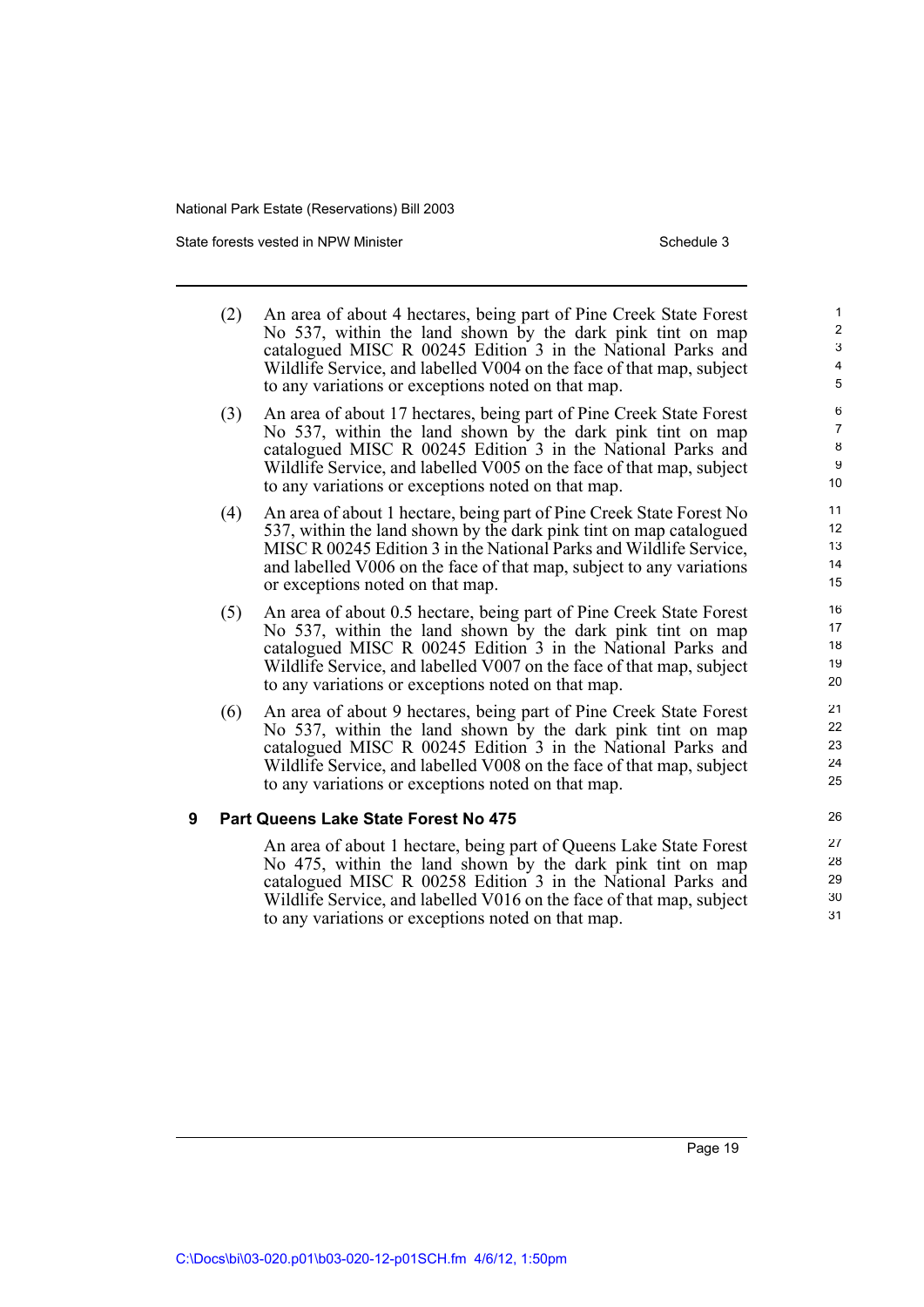Schedule 4 Areas in State forests declared as special management zones under Forestry Act 1916

### <span id="page-25-0"></span>**Schedule 4 Areas in State forests declared as special management zones under Forestry Act 1916**

(Section 8)

The whole or parts of the State forests designated as Special Management Zone and shown by the red tint on the maps catalogued MISC R 00259 and MISC R 00260 Edition 1 in the National Parks and Wildlife Service.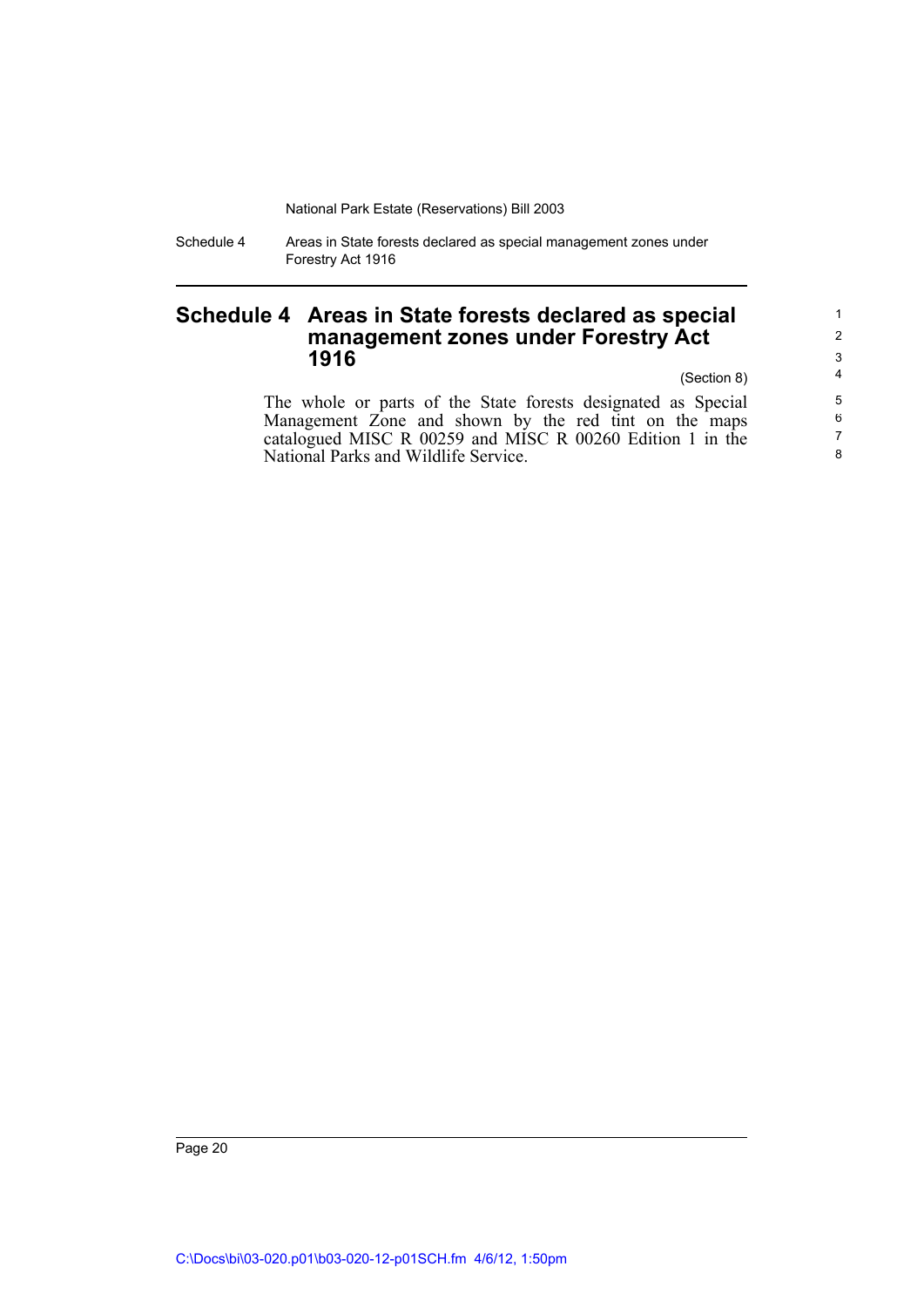Land transfers—ancillary and special provisions example 3 Schedule 5

<span id="page-26-0"></span>

|                |     |     | Schedule 5 Land transfers-ancillary and special<br>provisions                                                                                                                                                                                                                         |                                         |
|----------------|-----|-----|---------------------------------------------------------------------------------------------------------------------------------------------------------------------------------------------------------------------------------------------------------------------------------------|-----------------------------------------|
|                |     |     | (Section 10)                                                                                                                                                                                                                                                                          | 3                                       |
| 1              |     |     | <b>Exclusion of freehold and certain leasehold interests</b>                                                                                                                                                                                                                          | 4                                       |
|                | (1) |     | The following land is not reserved by this Act:                                                                                                                                                                                                                                       | 5                                       |
|                |     | (a) | land that a person holds for an estate in fee simple,                                                                                                                                                                                                                                 | 6                                       |
|                |     | (b) | land that a person holds under a perpetual lease, a special<br>lease or a term lease within the meaning of the Crown Lands<br>(Continued Tenures) Act 1989,                                                                                                                           | $\overline{7}$<br>8<br>$\boldsymbol{9}$ |
|                |     | (c) | land that is comprised in an incomplete purchase within the<br>meaning of the <i>Crown Lands</i> ( <i>Continued Tenures</i> ) <i>Act 1989</i> .                                                                                                                                       | 10<br>11                                |
|                | (2) |     | This clause has effect despite any other provision of this Act.                                                                                                                                                                                                                       | 12                                      |
| $\overline{2}$ |     |     | <b>Application of Act</b>                                                                                                                                                                                                                                                             | 13                                      |
|                | (1) |     | This Act has effect despite the provisions of the Forestry Act 1916<br>and, in particular, despite any different procedure under that Act for<br>the following:                                                                                                                       | 14<br>15<br>16                          |
|                |     | (a) | the revocation of State forests, special management zones,<br>flora reserves or national forests,                                                                                                                                                                                     | 17<br>18                                |
|                |     | (b) | the declaration of special management zones.                                                                                                                                                                                                                                          | 19                                      |
|                | (2) |     | This Act has effect despite the provisions of the National Parks and<br><i>Wildlife Act 1974</i> and, in particular, despite any different procedure<br>for reserving, or for vesting, land under that Act.                                                                           | 20<br>21<br>22                          |
| 3              |     |     | Reservation of lands as national parks, nature reserves or state<br>conservation areas                                                                                                                                                                                                | 23<br>24                                |
|                | (1) |     | The lands reserved as, or as parts of, national parks, nature reserves<br>or state conservation areas by this Act are, for the purposes of the<br>National Parks and Wildlife Act 1974, taken to have been so<br>reserved by notice published under Division 1 of Part 4 of that Act. | 25<br>26<br>27<br>28                    |
|                | (2) |     | A reference in the National Parks and Wildlife Act 1974 to the<br>publication of a notice under Division 1 of Part 4 of that Act is:                                                                                                                                                  | 29<br>30                                |
|                |     | (a) | in relation to a reservation of any of the lands described in<br>Schedule 1 that is effected by this Act, taken to be a reference<br>to the enactment of this Act, and                                                                                                                | 31<br>32<br>33                          |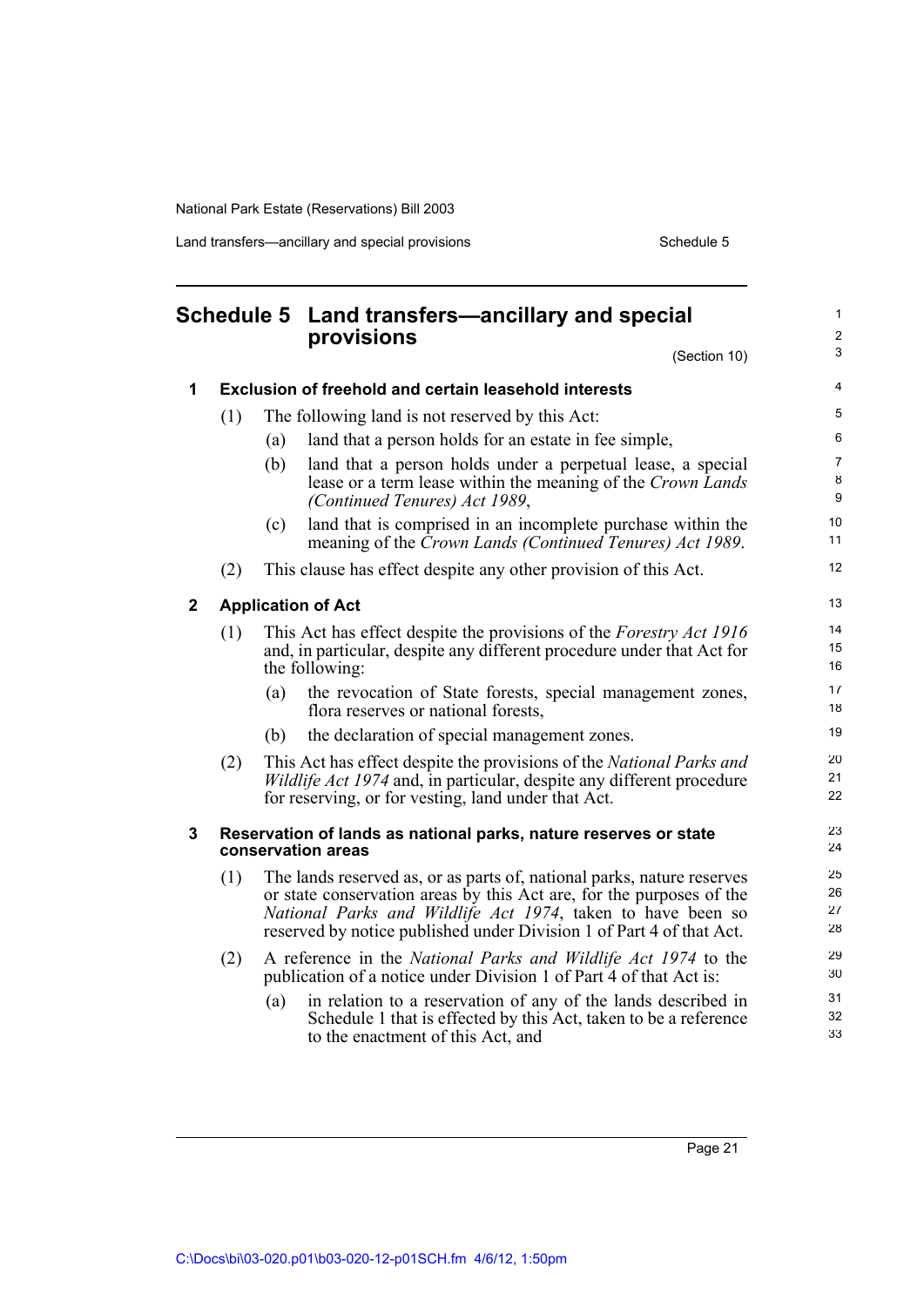Schedule 5 Land transfers—ancillary and special provisions

(b) in relation to a reservation of any of the lands described in Schedule 2 that is effected by this Act, taken to be a reference to the delayed transfer date for the lands as referred to in section 6.

- (3) A name assigned to any national park, nature reserve or state conservation area by this Act is taken to have been assigned to that land by notice published under Division 1 of Part 4 of the *National Parks and Wildlife Act 1974*.
- (4) Section 35 (including section 35 as applied by section 58) and section 47D of the *National Parks and Wildlife Act 1974* do not apply to a reservation of land as, or as part of, a national park, nature reserve or state conservation area that is effected by this Act.

#### **4 Existing leases under Forestry Act 1916**

Section 42 (2) (including section 42 (2) as applied by section 47K) and section 55 (2) of the *National Parks and Wildlife Act 1974* apply to and in respect of a lease under the *Forestry Act 1916*, being a lease:

- (a) affecting any of the lands described in Schedule 1 or Schedule 2 that are reserved as, or as parts of, national parks, nature reserves or state conservation areas by this Act, and
- (b) current and in force immediately before:
	- (i) in the case of any of the lands described in Schedule 1—the commencement of this Act, or
	- (ii) in the case of any of the lands described in Schedule 2—the delayed transfer date for the lands as referred to in section 6,

in the same way as they apply to a licence or permit under the *Forestry Act 1916*.

#### **5 Administration of existing interests affecting land vested in NPW Minister**

- (1) The administration of matters relating to existing interests affecting any of the lands described in Schedule 3 and preserved by section 7, is vested in the NPW Minister.
- (2) For the purposes of subclause (1), the NPW Minister has the powers of the Minister administering the *Crown Lands (Continued Tenures) Act 1989*.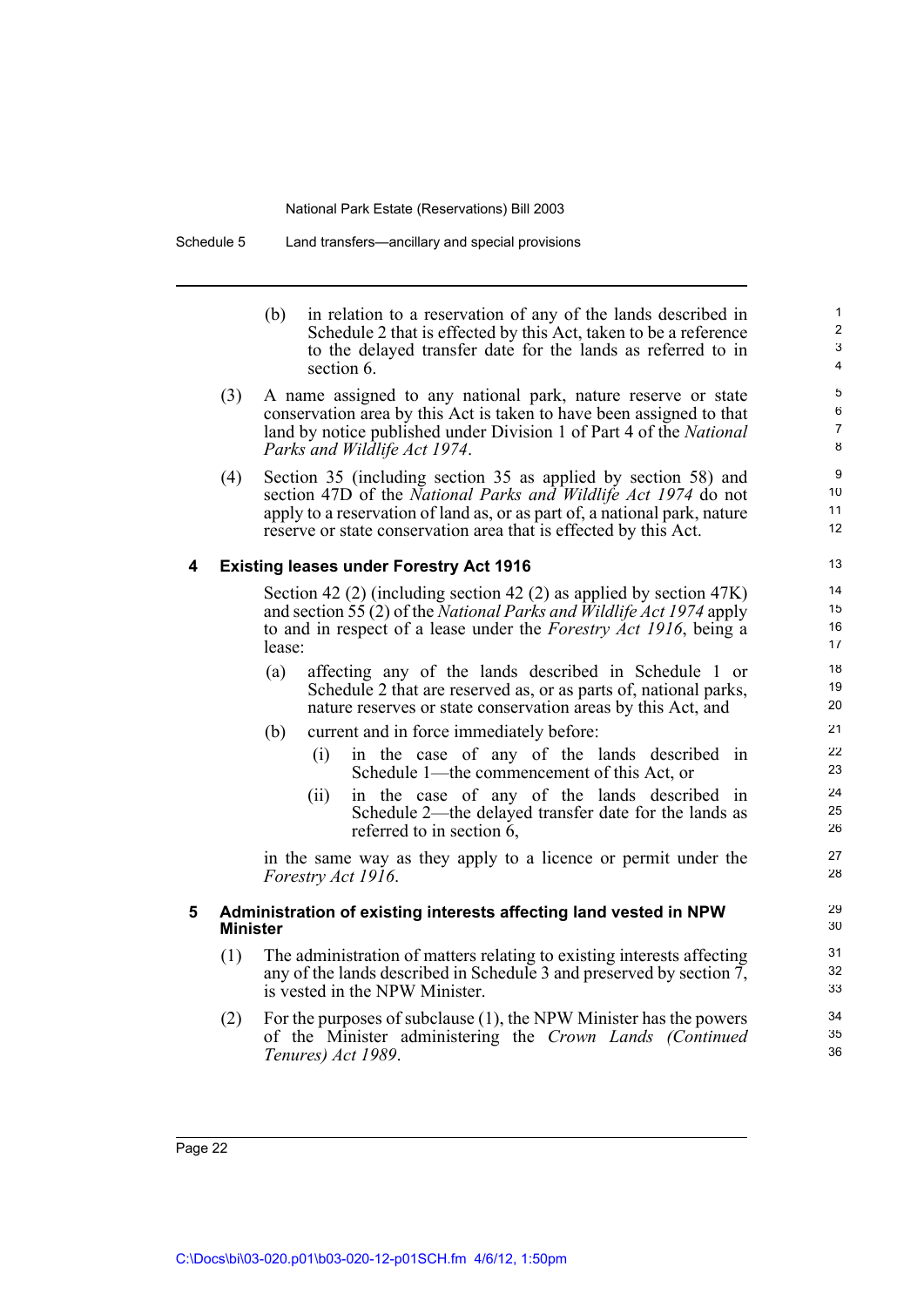Land transfers—ancillary and special provisions example 3 Schedule 5

|   | (3) |     | In this clause, <i>existing interest</i> means a perpetual lease, special<br>lease or term lease within the meaning of the Crown Lands<br>(Continued Tenures) Act 1989 (or rights or interests arising under an<br>incomplete purchase within the meaning of that Act).                                                                                                                       | $\mathbf{1}$<br>$\boldsymbol{2}$<br>$\ensuremath{\mathsf{3}}$<br>4 |
|---|-----|-----|-----------------------------------------------------------------------------------------------------------------------------------------------------------------------------------------------------------------------------------------------------------------------------------------------------------------------------------------------------------------------------------------------|--------------------------------------------------------------------|
| 6 |     |     | Access roads within national parks etc                                                                                                                                                                                                                                                                                                                                                        | 5                                                                  |
|   | (1) |     | In this clause:                                                                                                                                                                                                                                                                                                                                                                               | 6                                                                  |
|   |     |     | <i>access roads</i> means the roads, tracks, trails and other means of<br>access referred to in subclause $(2)$ (a)–(c).                                                                                                                                                                                                                                                                      | 7<br>8                                                             |
|   |     |     | commencement of this Act, in relation to land described in<br>Schedule 2, means the delayed transfer date for the land as referred<br>to in section 6.                                                                                                                                                                                                                                        | 9<br>10<br>11                                                      |
|   |     |     | private land holding means land held:                                                                                                                                                                                                                                                                                                                                                         | 12                                                                 |
|   |     | (a) | by an owner within the meaning of the National Parks and<br><i>Wildlife Act 1974</i> , or                                                                                                                                                                                                                                                                                                     | 13<br>14                                                           |
|   |     | (b) | as a holding within the meaning of the Crown Lands Act 1989.                                                                                                                                                                                                                                                                                                                                  | 15                                                                 |
|   | (2) |     | This clause applies to and in respect of the following access roads<br>situated within the lands described in Schedule 1 or 2 immediately<br>before the commencement of this Act:                                                                                                                                                                                                             | 16<br>17<br>18                                                     |
|   |     | (a) | roads of access within the meaning of section 33A of the<br>Forestry Act 1916,                                                                                                                                                                                                                                                                                                                | 19<br>20                                                           |
|   |     | (b) | roads, tracks, trails and other means of access used,<br>immediately before the commencement of this Act, for access<br>to private land holdings within those lands,                                                                                                                                                                                                                          | 21<br>22<br>23                                                     |
|   |     | (c) | roads, tracks, trails and other means of access through those<br>lands to State forests or private land holdings that adjoin or<br>are in the vicinity of the lands.                                                                                                                                                                                                                          | 24<br>25<br>26                                                     |
|   | (3) |     | The access roads to which this clause applies are not, on the<br>commencement of this Act, reserved as, or as part of, a national<br>park, nature reserve or state conservation area by this Act but vest<br>in the NPW Minister on behalf of the Crown for the purposes of<br>Part 11 of the National Parks and Wildlife Act 1974 for an estate in<br>fee simple, freed and discharged from: | 27<br>28<br>29<br>30<br>31<br>32                                   |
|   |     | (a) | all trusts, obligations, estates, interests, rights of way or other<br>easements, and                                                                                                                                                                                                                                                                                                         | 33<br>34                                                           |
|   |     | (b) | any dedication, reservation, Crown grant or vesting to which<br>the lands were subject, and any such dedication, reservation,<br>grant or vesting is revoked.                                                                                                                                                                                                                                 | 35<br>36<br>37                                                     |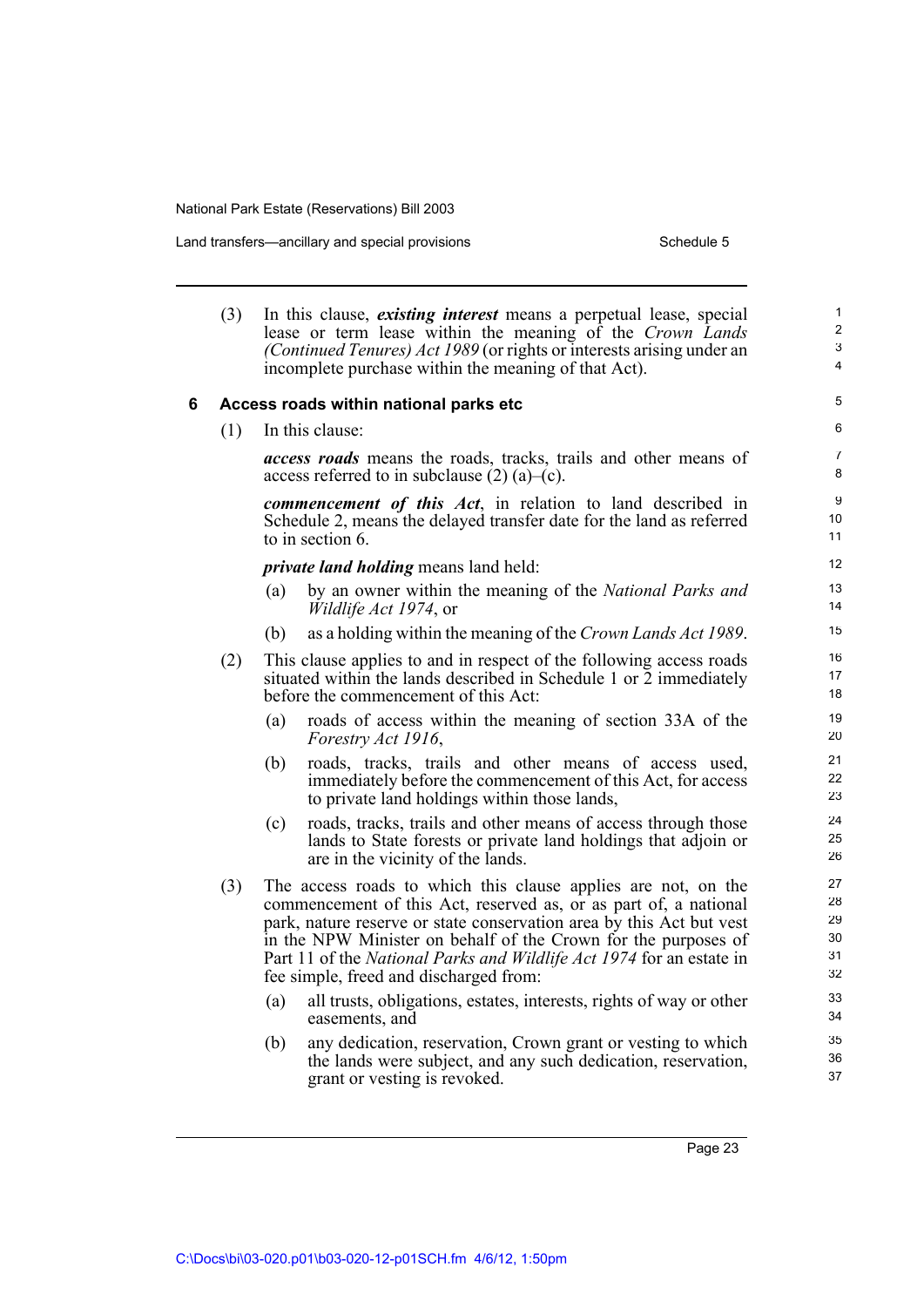Schedule 5 Land transfers—ancillary and special provisions

(4) The access roads may continue, subject to this clause, to be used for the purposes for which they were used immediately before the commencement of this Act.

- (5) Before the relevant date, the NPW Minister must, under section 149 of the *National Parks and Wildlife Act 1974*, grant a right of way over an access road to which this clause applies for the benefit of a private land holding in order to replace any right of way duly granted under section 20A of the *Forestry Act 1916* for the benefit of that land holding and in force immediately before the commencement of this Act. In this subclause, *relevant date* means 1 July 2004 or (if the access road is situated within land described in Schedule 2) 1 July 2007.
- (6) The NPW Minister may from time to time revoke or vary the grant of a right of way under subclause (5).
- (7) Before 1 July 2008, the NPW Minister must, by one or more orders published in the Gazette, declare which of the access roads to which this clause applies:
	- (a) are excluded from reservation as part of a national park, nature reserve or state conservation area, or
	- (b) are not so excluded and are reserved as part of the national park, nature reserve or state conservation area in which they are situated.

An order under this subclause may be published only with the concurrence of the Minister administering the *Forestry Act 1916*.

- (8) On the publication of an order under subclause (7):
	- (a) the access roads that are referred to in the order as excluded from reservation as part of a national park, nature reserve or state conservation area remain vested in the NPW Minister for the purposes of Part 11 of the *National Parks and Wildlife Act 1974* and may, subject to this clause, continue to be used for the purposes for which they were used immediately before the commencement of this Act, and
	- (b) the access roads that are not so excluded are reserved as part of the national park, nature reserve or state conservation area within which they are situated.
- (9) Nothing in this clause affects the exercise of any power, authority, duty or function by the NPW Minister or any other person under and in accordance with the *National Parks and Wildlife Act 1974* in relation to any access road to which this clause applies.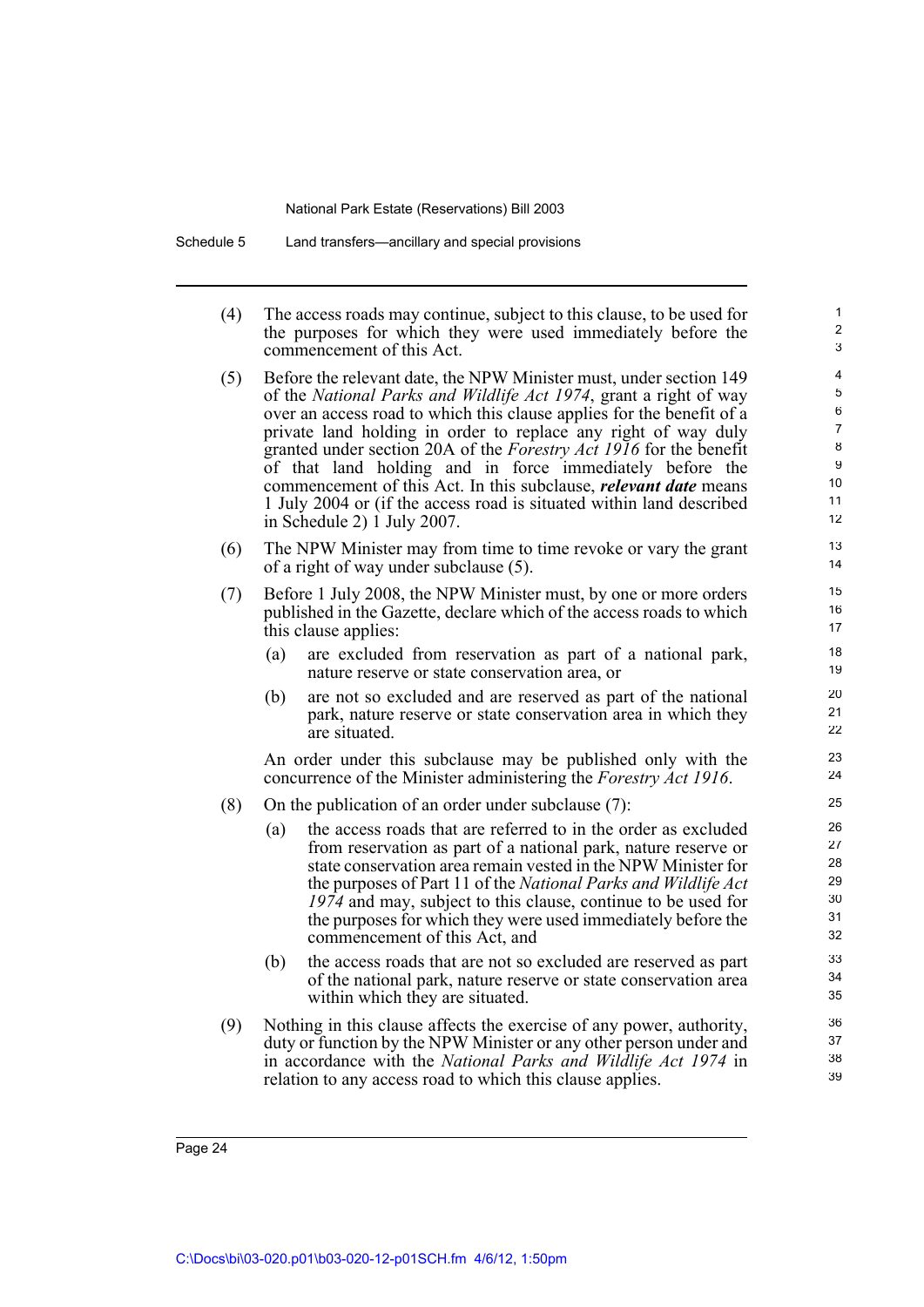Land transfers—ancillary and special provisions Schedule 5

- (10) While a private land holding is in private ownership, nothing in this clause authorises the NPW Minister to close any access road that comprises the only practical means of access to the land holding.
- (11) This clause has effect despite the provisions of the *Forestry Act 1916*.

#### **7 Status of land vested in NPW Minister**

- (1) Any land that is vested by this Act in the NPW Minister for the purposes of Part 11 of the *National Parks and Wildlife Act 1974* is taken to have been acquired by that Minister under that Part, and may be dealt with by that Minister as if it had been so acquired.
- (2) Any such land is, to the extent that it relates to land subject to a lease preserved by section 7, taken to be Crown land reserved from sale for the purpose of any application by the holder of the lease to purchase the land comprised in the lease.

#### **8 Provisions relating to activities carried out on land vested in NPW Minister**

- (1) This clause applies to and in respect of land vested in the NPW Minister for the purposes of Part 11 of the *National Parks and Wildlife Act 1974* by this Act.
- (2) For the avoidance of doubt, the purposes for which the NPW Minister's powers under section 149 of the *National Parks and Wildlife Act 1974* may be exercised in respect of land to which this clause applies include enabling an activity to continue to be carried out that was carried out on the land before it was so vested.
- (3) The Director-General of National Parks and Wildlife may authorise the use of relevant access roads for the purpose of enabling any lawful activity to be carried out on the land to which this clause applies.
- (4) In this clause, *relevant access roads* means roads, tracks, trails and other means of access through any land reserved under the *National Parks and Wildlife Act 1974* to land to which this clause applies.

#### **9 Declaration of special management zones**

(1) The lands declared as special management zones by this Act are, for the purposes of the *Forestry Act 1916*, taken to have been declared by notice under section 21A of that Act.